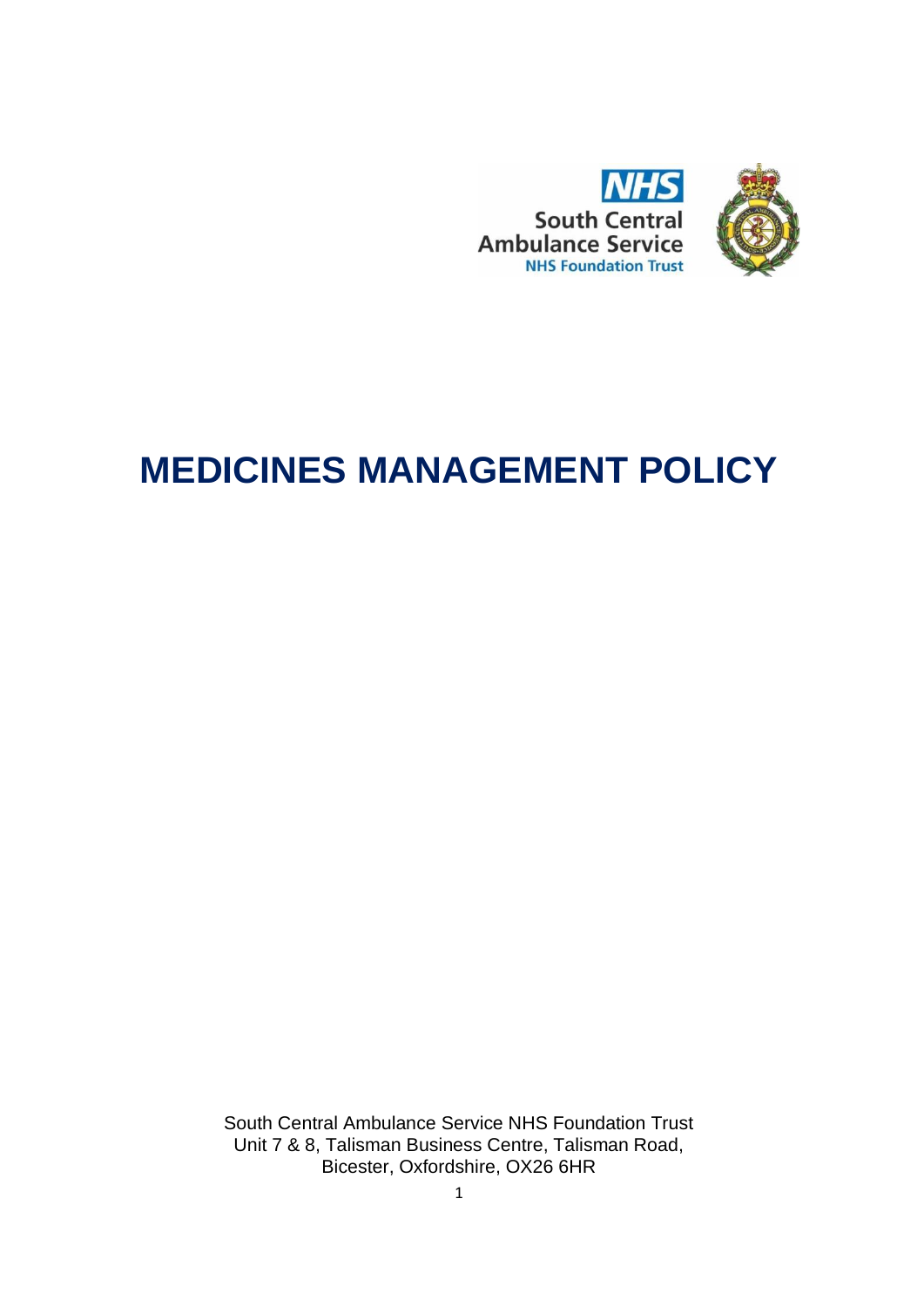### **DOCUMENT INFORMATION**

| <b>Author:</b>                                  | Louise Maunick, Lead Pharmacist |  |  |  |  |
|-------------------------------------------------|---------------------------------|--|--|--|--|
| Ratifying committee/group:                      | <b>Patient Safety Group</b>     |  |  |  |  |
| Date of ratification:                           | 2 April 2020                    |  |  |  |  |
| Date of Issue:                                  | 2 April 2020                    |  |  |  |  |
| Review due by:                                  | 2 April 2022                    |  |  |  |  |
| Version:                                        | 7.0                             |  |  |  |  |
| <b>Clinical Services Policy &amp; Procedure</b> | CSPP No. 5                      |  |  |  |  |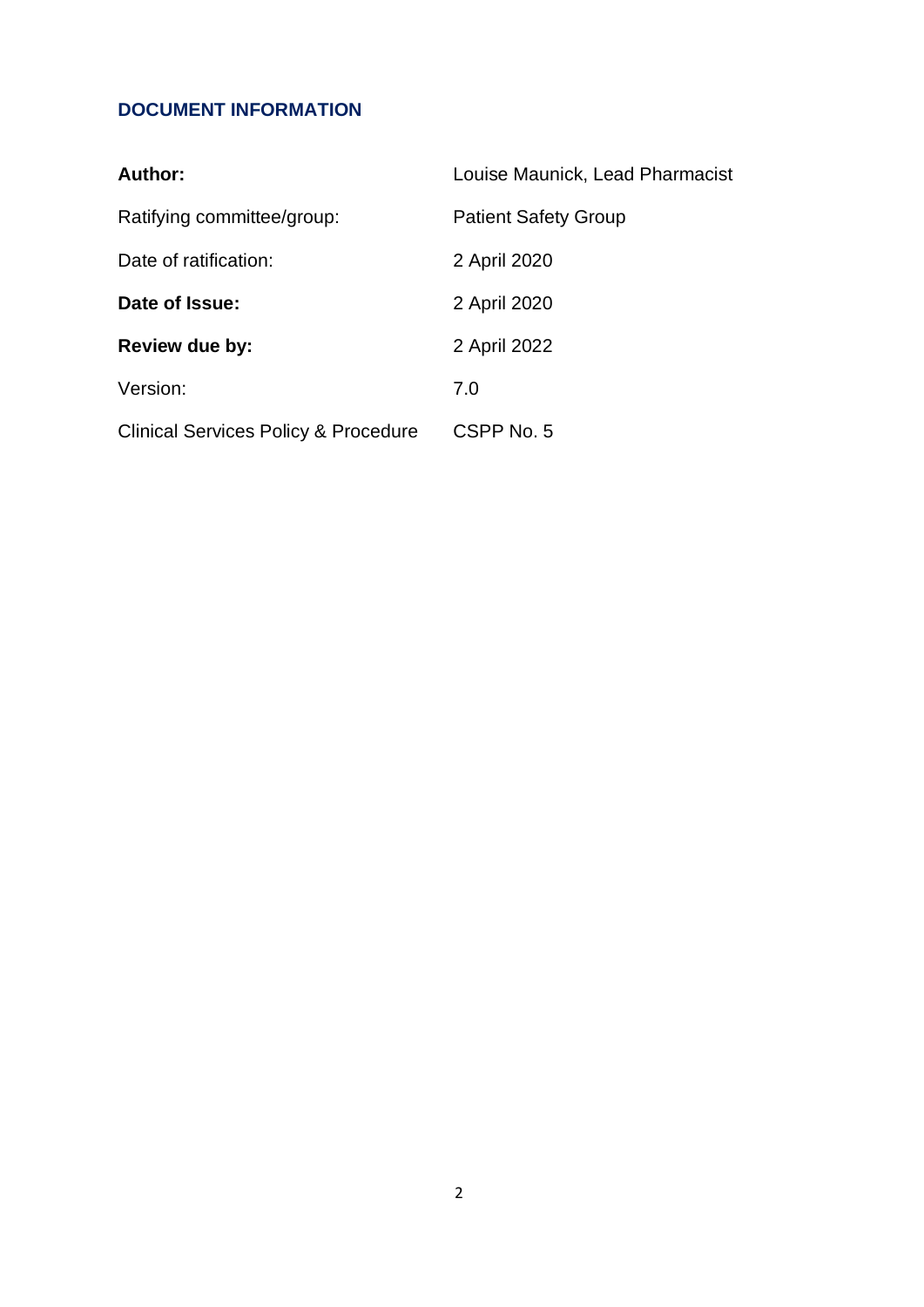### **CONTENTS**

| 7.                                                                     |  |
|------------------------------------------------------------------------|--|
|                                                                        |  |
|                                                                        |  |
|                                                                        |  |
|                                                                        |  |
|                                                                        |  |
|                                                                        |  |
|                                                                        |  |
|                                                                        |  |
|                                                                        |  |
|                                                                        |  |
|                                                                        |  |
|                                                                        |  |
|                                                                        |  |
|                                                                        |  |
|                                                                        |  |
|                                                                        |  |
|                                                                        |  |
|                                                                        |  |
|                                                                        |  |
|                                                                        |  |
|                                                                        |  |
|                                                                        |  |
|                                                                        |  |
|                                                                        |  |
| 18. Appendix 4 Equality impact assessment - full assessment  18        |  |
|                                                                        |  |
|                                                                        |  |
|                                                                        |  |
| 23. Appendix 5: South Central Ambulance Service Medicines Formulary 24 |  |
|                                                                        |  |
|                                                                        |  |
|                                                                        |  |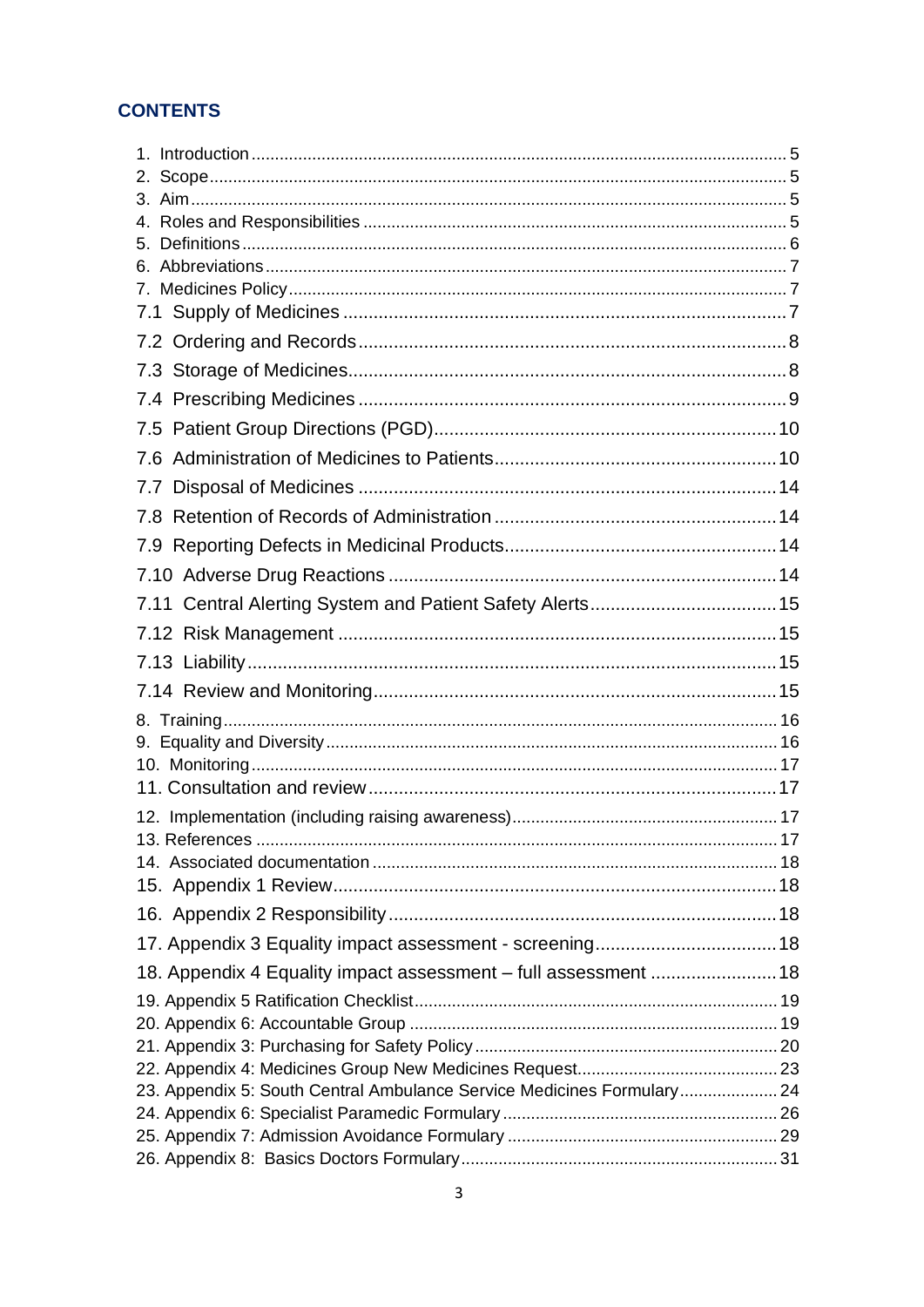| 27. Appendix 13: Directions for Care (Telephone Prescribing and Advice)34 |  |
|---------------------------------------------------------------------------|--|
|                                                                           |  |
| 29. Appendix 15: Administration of Medicines by Student Paramedics  37    |  |
|                                                                           |  |
|                                                                           |  |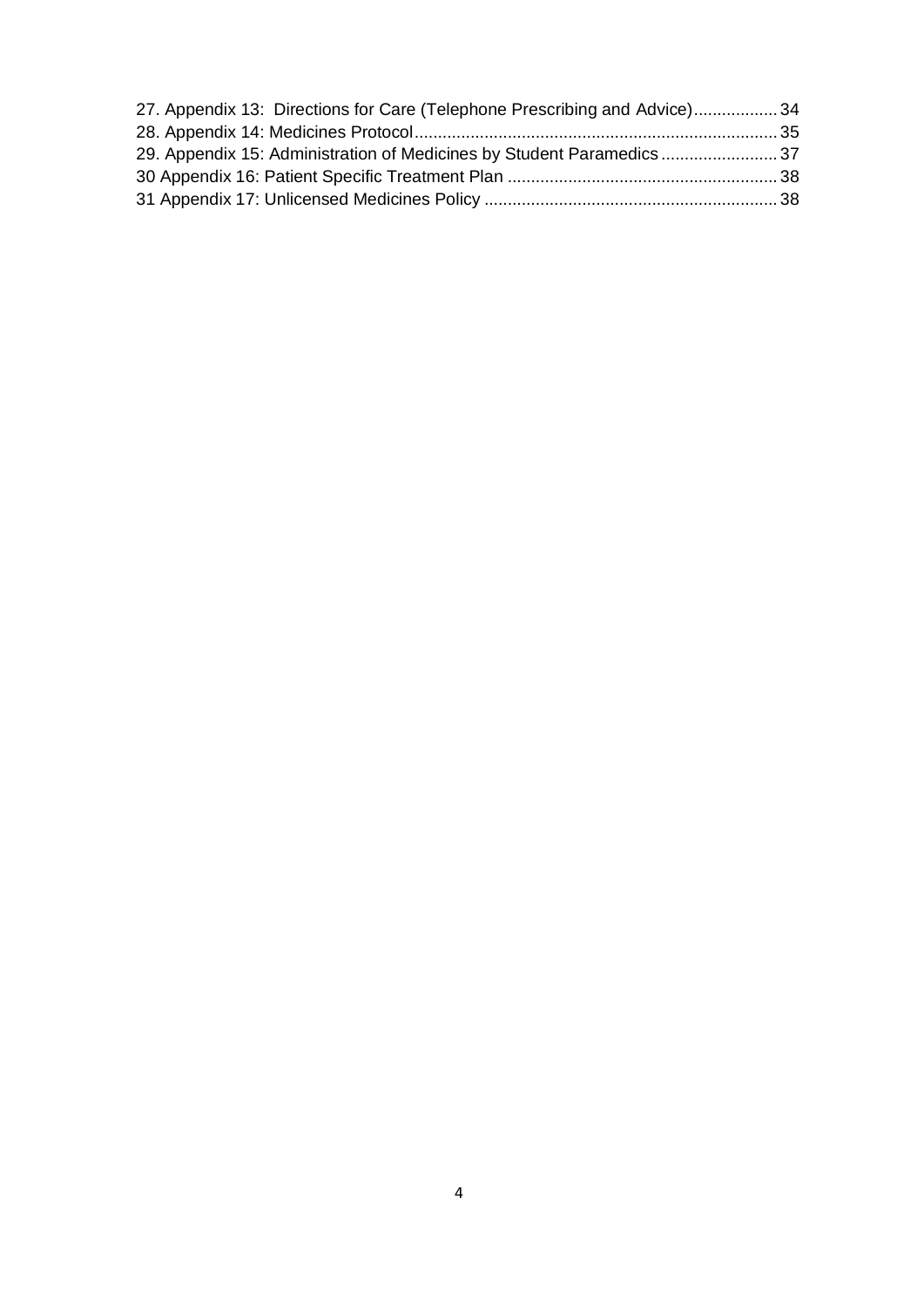#### <span id="page-4-0"></span>**1. Introduction**

1.1 South Central Ambulance Service NHS Foundation Trust ("the Trust") is committed to the safe and secure management of medicines.

1.2 The principles which govern the management of medicines must be applied to all the activities in which medicines are involved. The key principles are:

- compliance with current legislation;
- adherence to guidance issued by the Department of Health and other national guidance;
- management of the risks to patients and staff arising from the use of medicines.

1.3 The policy should be read in conjunction with the Standard Operational Procedures (SOPs) approved by the Medicines Manager for each of the activities concerned with the safe use and security of medicines. The SOPs should define responsibilities, competencies, training and performance standards of staff involved in the activity.

#### <span id="page-4-1"></span>**2. Scope**

2.1 This policy applies to all individuals employed by the Trust, including those that work under a contract for services, and those supplied to do work by a third party, including volunteers, agency staff and students engaged by SCAS.

#### <span id="page-4-2"></span>**3. Aim**

3.1 To ensure that the Trust complies with relevant legislation governing the storage, supply and administration of medicines;

3.2 To ensure that all Trust staff are aware of the procedures for the safe and effective management of medicines.

#### <span id="page-4-3"></span>**4. Roles and Responsibilities**

4.1 The Trust Board has responsibility and accountability for ensuring the provision of the appropriate resources required to implement this policy. The Board, Committee and Meeting structure is at Appendix 1.

4.2 The Chief Executive has overall responsibility for ensuring that systems for the safe and secure management of medicines are followed and that the security of medicines handled by the Trust is maintained.

4.3 The Executive Director of Patient Care is the board member responsible for medicines management

4.4 The Medicines Manager is responsible for managing the process for the safe and secure management of medicines in the Trust and reports through the Executive Director of Patient Care to the Trust Board for this purpose.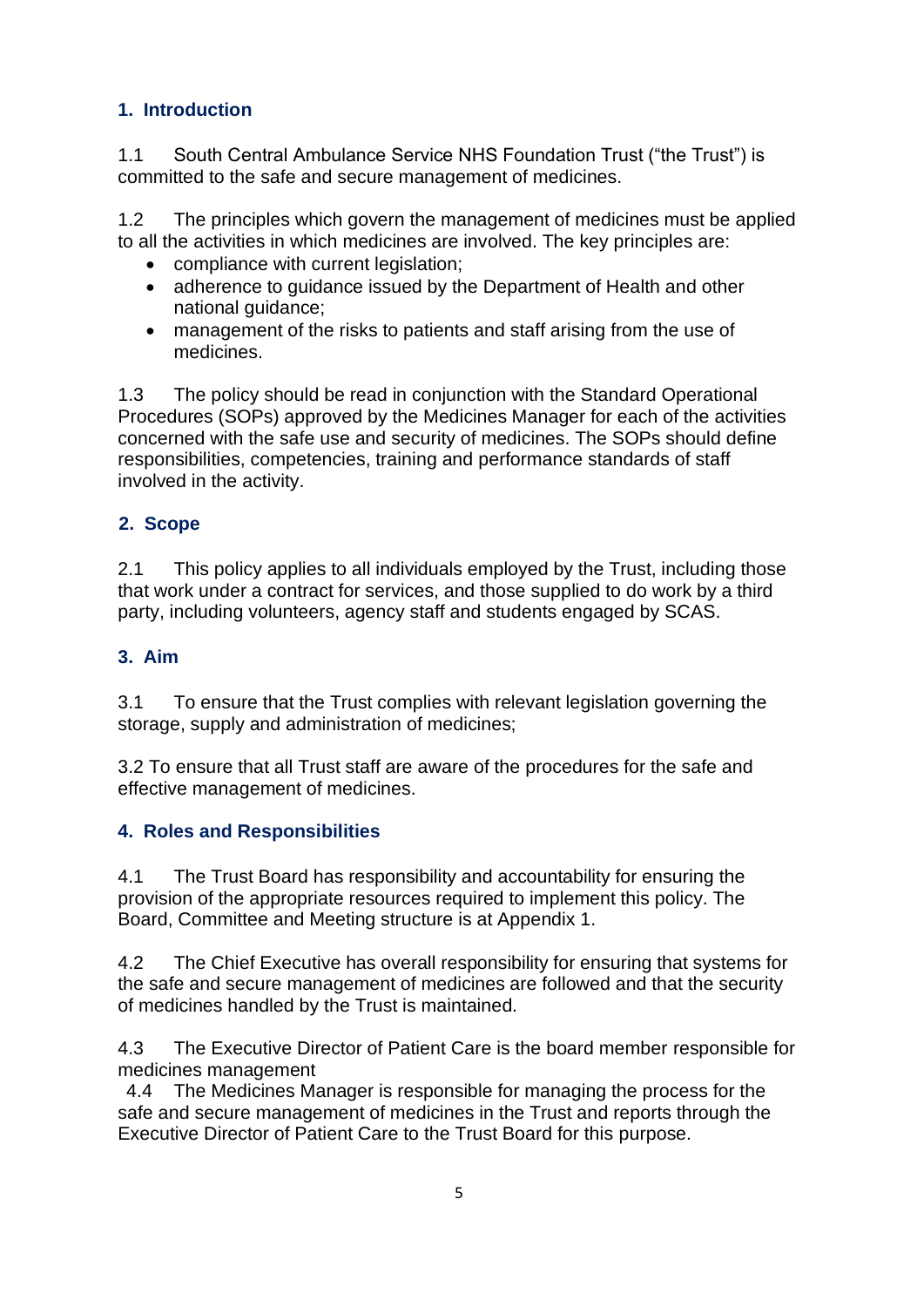4.5 The Executive Director of Finance has responsibility for the procurement of medicines and ensuring that they are of a suitable quality.

4.6 The Chief Operating Officer has responsibility and accountability for the safe and secure handling of medicines within the Trust.

4.7 The Operations Directors and Area Managers are responsible and accountable for the day to day safe and secure handling of medicines within the operational environment, and must ensure that:

- Copies of the Medicines Management Policy and SOPs are available to their staff;
- Staff understand and are competent to carry out the duties described by these policies and procedures.

4.8 Clinical staff have a responsibility to maintain their competency in the management of medicines and to ensure their familiarity with changes to therapeutic guidelines as they are adopted by the Trust.

4.9 The Local Security Management Specialist has responsibility for reviewing Trust security management measures including the security of controlled drugs, s/he is also responsible for conducting investigations, as requested, for the Trust.

#### <span id="page-5-0"></span>**5. Definitions**

#### **Adverse Drug Reaction**

An adverse drug reaction is an unwanted or harmful reaction experienced following the administration of a drug or combination of drugs under normal conditions of use that is suspected to be related to the drug.

#### **Controlled Drugs**

The management of Controlled Dugs is governed by the Misuse of Drugs Act (1971) and its associated Regulations. Additional statutory measures are laid down in the Health Act (2006) and its associated Regulations.

#### **Medical Product/Medicine**

For the purpose of this policy a `medicinal product' (or a `Medicine') is defined as a substance or article, or an ingredient of either of these, (not being an instrument, apparatus or appliance) supplied for administration to human beings for a medicinal purpose. Medicinal purpose means any one or more of the following:

a) treating or preventing disease;

b) otherwise preventing or interfering with the normal operation of a physiological function, whether permanently or temporarily, and whether by way of terminating, reducing or postponing, or increasing or accelerating, the operation of that function or in any other way.

Exclusions: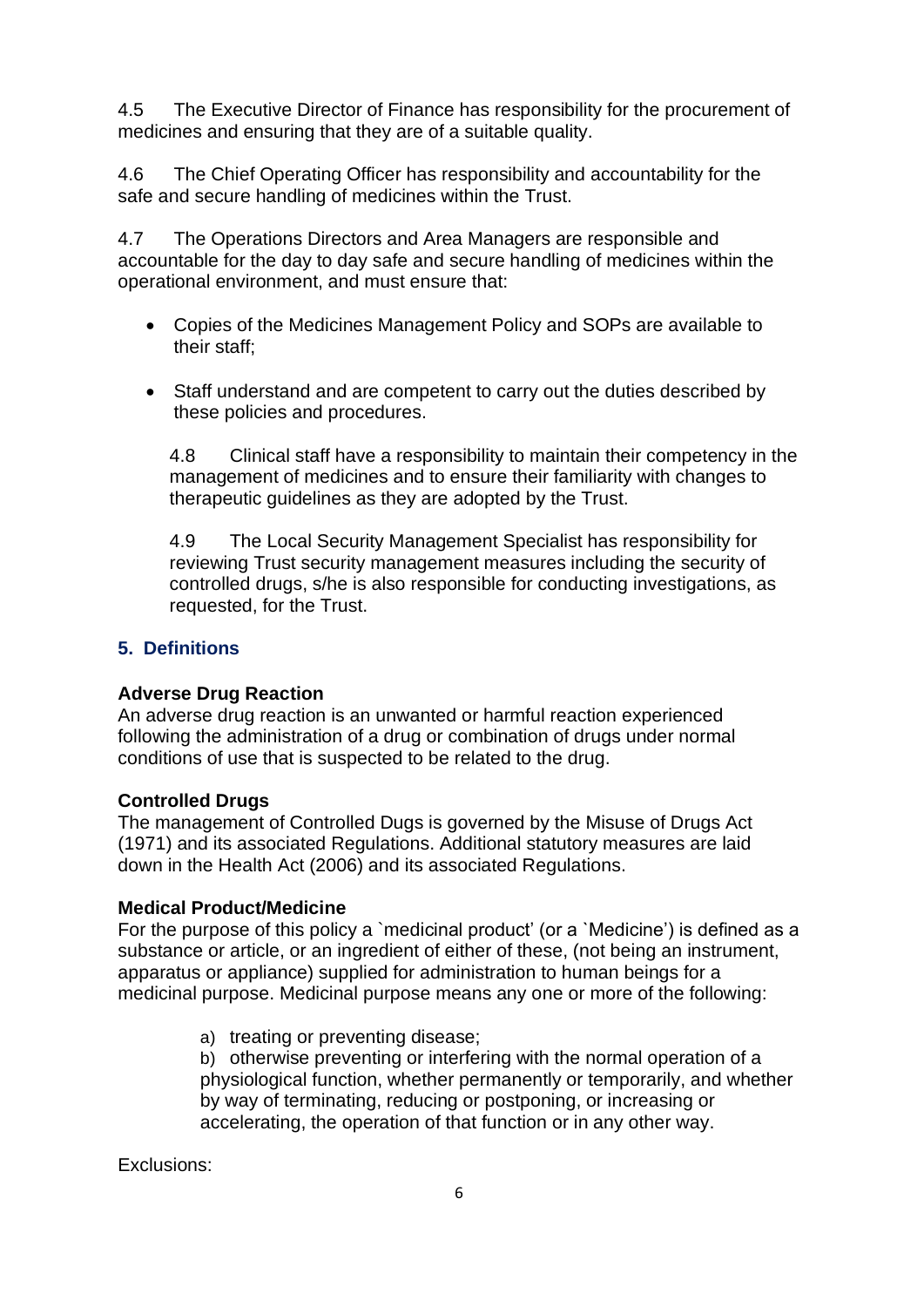- a) Disinfectants (being applied to inanimate objects);
- b) Sterile Non-Injectable Water;
- c) Unmedicated dressings, ligatures and sutures;
- d) Medical gases except that 3 of the main (i.e. prescribing and administration) applies for Oxygen;
- e) Antiseptics used as cleansing agents for the skin and wounds.

#### **Patient Group Direction**

A Patient Group Direction (PGD) is a specific written instruction for the supply and administration of a named medicine to a group of patients in an identified clinical situation. A PGD is drawn up by doctors (or dentists), pharmacists and other health professionals and must meet certain legal criteria. Further guidance is contained in NICE Medicines Management Guidance 2 Patient Group Directions (August 2013). The qualified practitioners who may supply or administer medicines under a Patient Group

Direction are Nurses, Midwives, Health Visitors, Optometrists, Pharmacists, Chiropodists, Radiographers, Orthoptists, Physiotherapists and Ambulance Paramedics.

#### <span id="page-6-0"></span>**6. Abbreviations**

- AACE Association of Ambulance Chief Executives COSHH Control of Substances
- Hazardous to Health PGD Patient Group Direction
- SOP Standard Operating Procedure

#### <span id="page-6-1"></span>**7. Medicines Policy**

#### <span id="page-6-2"></span>**7.1 Supply of Medicines**

The Executive Director of Finance (with delegation as appropriate and with the advice of the Lead Pharmacist) is responsible for obtaining all medicinal products, which are required and approved by the Trust, through a licensed Wholesale Dealer ensuring that they are of a suitable quality in accordance with the Purchasing for Safety Policy (at Appendix 2).

Only those medicines approved by the Clinical Review Group or on a Trust approved formulary will be purchased by the Trust.

A "New Medicines" form should be completed for all applications to add a medicine to a Trust formulary (Appendix 3). The application will be considered by the Medicines Governance Group and will formally be approved or rejected by the Clinical Review Group.

All Medicines (with the exception of patients' own) administered or supplied to patients will be supplied and/or purchased by the Trust.

Medicines will be issued in their original manufacturers packaging and medicines labelled for supply under a Patient Group Direction or by a medical practitioner must be supplied in packs produced by a pharmacist.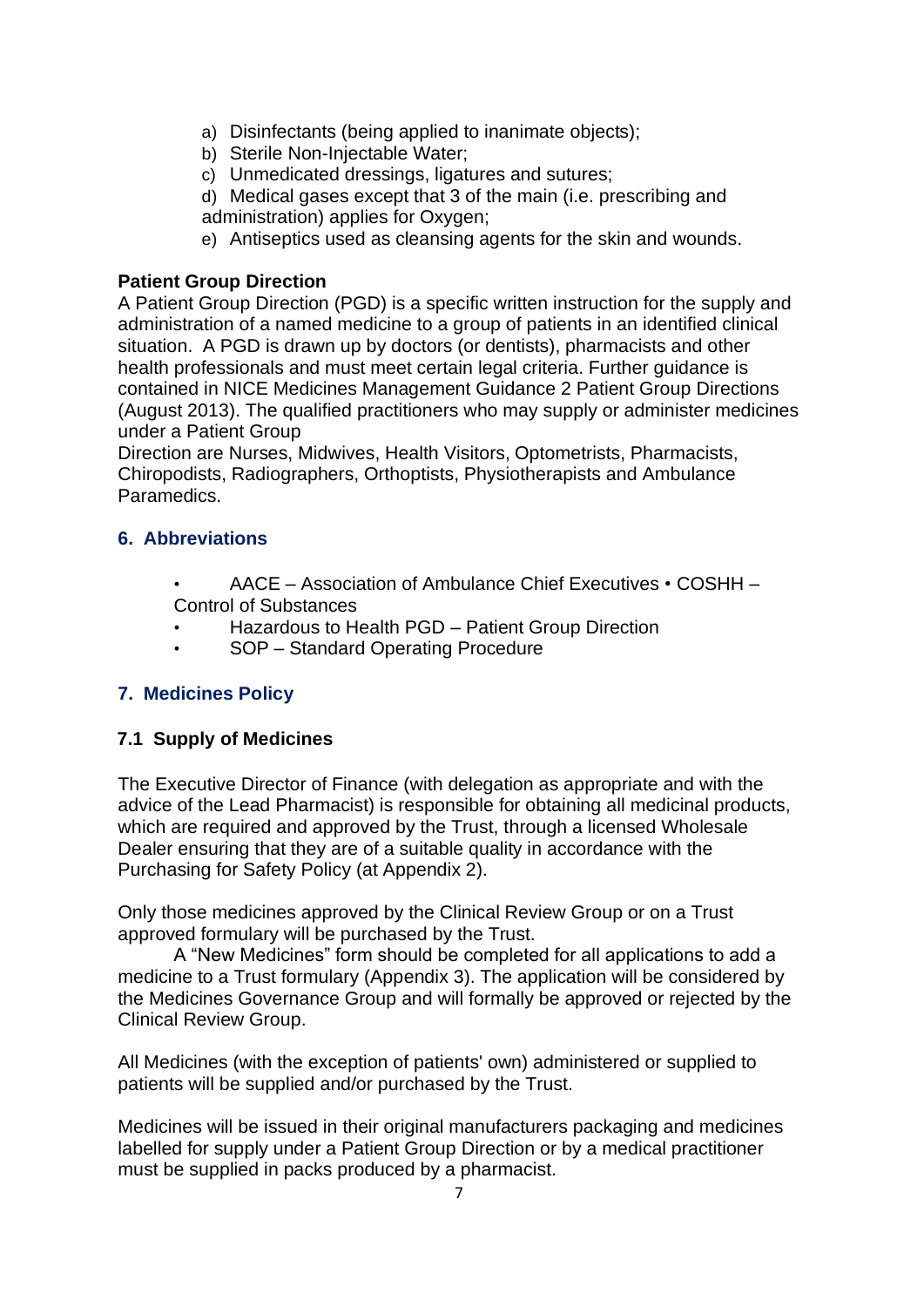The list of medicines carried on each ambulance and the Trust formularies are at Appendix 4. This list is reviewed and approved by the Medicines Group and signed off by the Clinical Review Group.

SOPs will document the method of supply from the pharmaceutical supplier to the authorised staff.

#### <span id="page-7-0"></span>**7.2 Ordering and Records**

Medicines are requisitioned on agreed Trust stationary, for each authorised location, by individuals authorised by the Trust.

Where electronic ordering systems are used, they should be designed in such a way that a permanent record of orders is kept.

The pharmaceutical supplier has the responsibility to ensure that medicines are only supplied on the instruction of an authorised person.

Upon arrival at an authorised location, the quantities of medicines received will be recorded by the appropriate persons.

Unwanted or Outdated Medicines

- All unwanted medicines should be labelled for return to the pharmaceutical supplier as soon as practicable.
- Out of date, recalled and medicines unsuitable for use should be stored in a locked cupboard, separate from medicines available for use.
- Pharmaceutical waste must be disposed of in accordance with the Waste Management Policy.

Medicines Modules

- Modules should be secured with tamper-evident seals and once opened a record of medicines used must be documented.
- Where there is a local arrangement for modules to be supplied, a record of issue must be held.

#### <span id="page-7-1"></span>**7.3 Storage of Medicines**

Medicines will be stored under the control of the Chief Operating Office.

- The Area Manager must safeguard all medicines issued to any ambulance station or vehicle.
- An SOP will define the person responsible in other locations.

Standards for medicines storage within the trust will be determined by the Safe & Secure Handling of Medicines Policy. This includes security standards for appropriate storage locations as well as how the trust manages temperature control.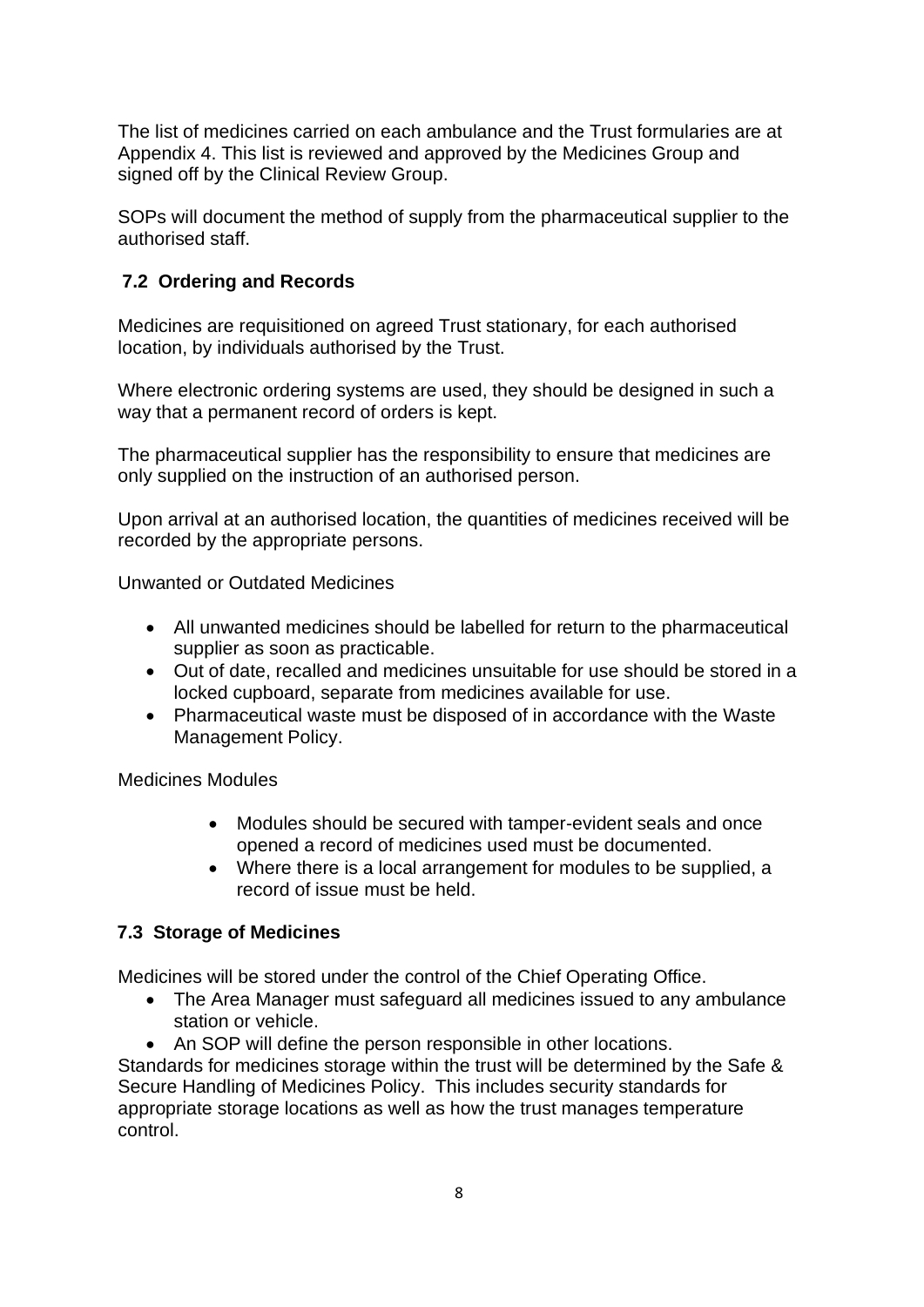Medicines must be stored in a locked cupboard in a safe environment in an area that is not accessible by the public.

- An SOP should be in place to ensure that medicines are stored within the specified conditions from receipt to the point of use or disposal.
- The following need not be stored in a locked cupboard but a risk assessment must be undertaken to ensure that storage location is appropriate:
	- o medicines in emergency kits
	- o antiseptics and irrigation solutions.
	- o Medicines for internal and external use must be stored separately.

Intravenous fluids should be stored separately off the floor in a locked cupboard

Items requiring refrigeration must be stored in a locked refrigerator, solely for this purpose. Temperatures of refrigerators must be recorded each working day by a nominated person. If the refrigerator is being shared, one named clinician must take responsibility.

o Stock must be regularly rotated and checked to ensure medicines have not expired.

Health professionals are personally responsible for the security of all medicines while they are in their possession.

Medicines may only be issued by non-clinical staff for whom training and SOPs are agreed and in place.

Reporting of Losses/Misuse

- The loss or suspected loss or misuse of any medicinal product must be reported according to the Adverse Incident Reporting and Investigation Policy no later than the next working day.
- The Local Security Management Specialist may be asked to carry out an investigation (See 4.9).

Monitoring of Storage

- The Head of Operations Area Manager will make checks to ensure compliance with the medicines policy at least every six months.
- A record book must be kept on each station of all checks made, including the identities of the staff members carrying out those checks, and retained for a period of two years from the date of last entry.
- The Pharmacy team will audit the storage of medicines on an annual basis (see section 7.12)

#### <span id="page-8-0"></span>**7.4 Prescribing Medicines**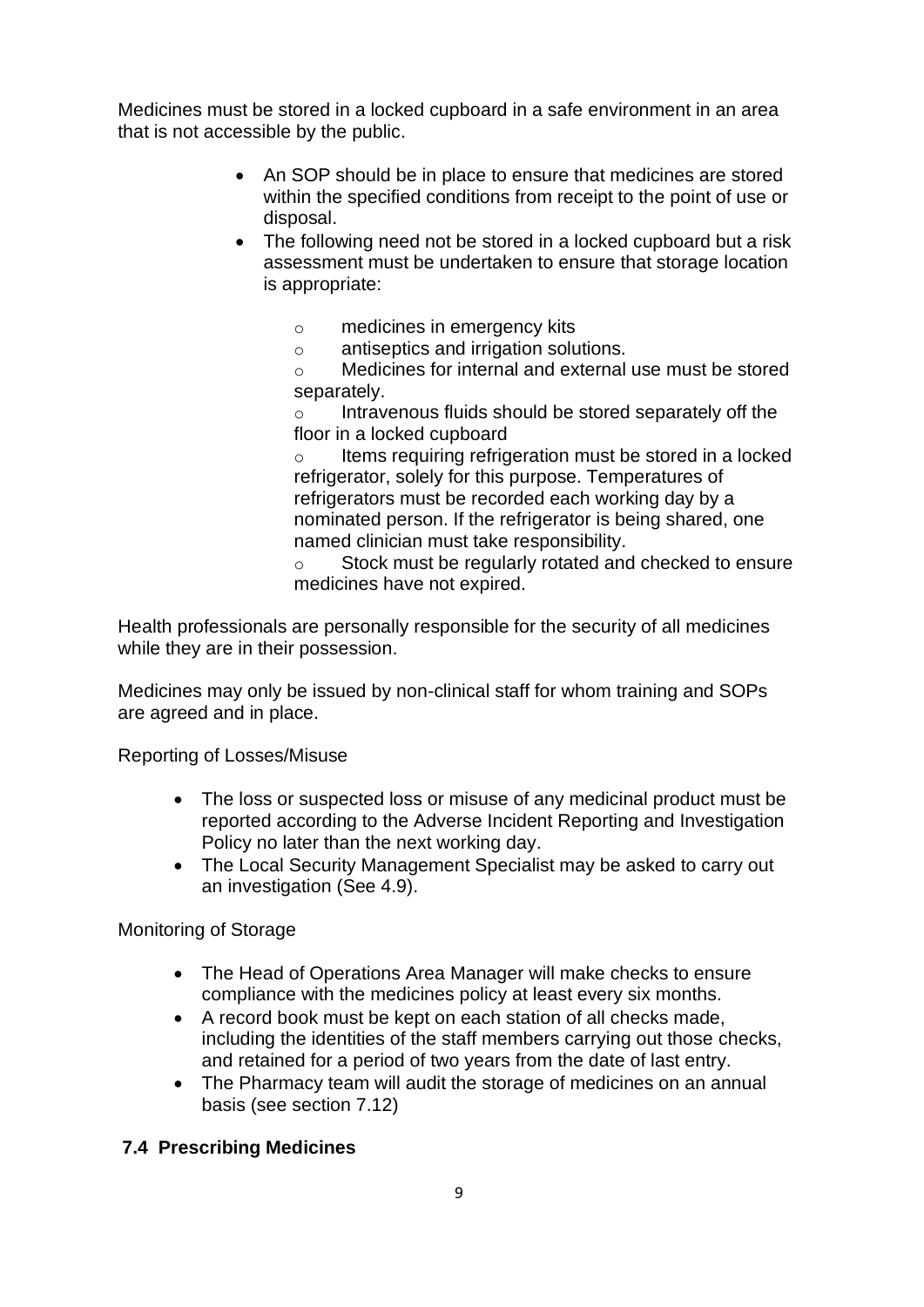Only those employed by the Trust (directly or indirectly) and authorised to prescribe, e.g. Doctor, Dentist or Non-Medical Prescriber may prescribe medicines.

Registered prescribing practitioners are permitted to prescribe all items in the British National Formulary (BNF); prescribers should be familiar with what can be prescribed on an NHS prescription.

All prescribers:

- may prescribe working within their clinical competence from the relevant formulary depending on their level of registration;
- an annual review of the prescribers prescribing portfolio (including competence, updates undertaken and support needed) will be reviewed annually at the appraisal and returned to the Prescribing lead.

Prescribing will be reviewed at the Medicines Governance Group at least once a year.

Responsibilities for medicines prescribed by practitioners employed indirectly by the Trust will be defined in the Service Level Agreement.

Prescriptions should be written legibly in ink or otherwise so as to be indelible and SOPs will be in place for the safe management of prescription pads, in accordance with the Trust Prescription Security Policy and Counter Fraud guidance.

Staff that prescribe must ensure they remain clinically competent.

- A policy will be in place for the exceptional circumstances in which a faxed or verbal prescription is used (Appendix 5)
- Except in exceptional circumstances employees of the Trust (directly or indirectly) must not prescribe medicines for personal use or for those with whom they have a close personal relationship.
- Staff may not prescribe for other staff or colleagues unless:
- $\circ$  the patient is receiving formal and recorded NHS care in the usual way
- o the prescribing is for exceptional, emergency or urgent care.

#### <span id="page-9-0"></span>**7.5 Patient Group Directions (PGD)**

PGDs will be developed and consulted on through the Medicines Governance Group and appropriate specialists, and approved by the Clinical Review Group.

The PGD policy defines how PGDs are developed and used within the trust.

#### <span id="page-9-1"></span>**7.6 Administration of Medicines to Patients**

The following groups are authorised to administer medicines: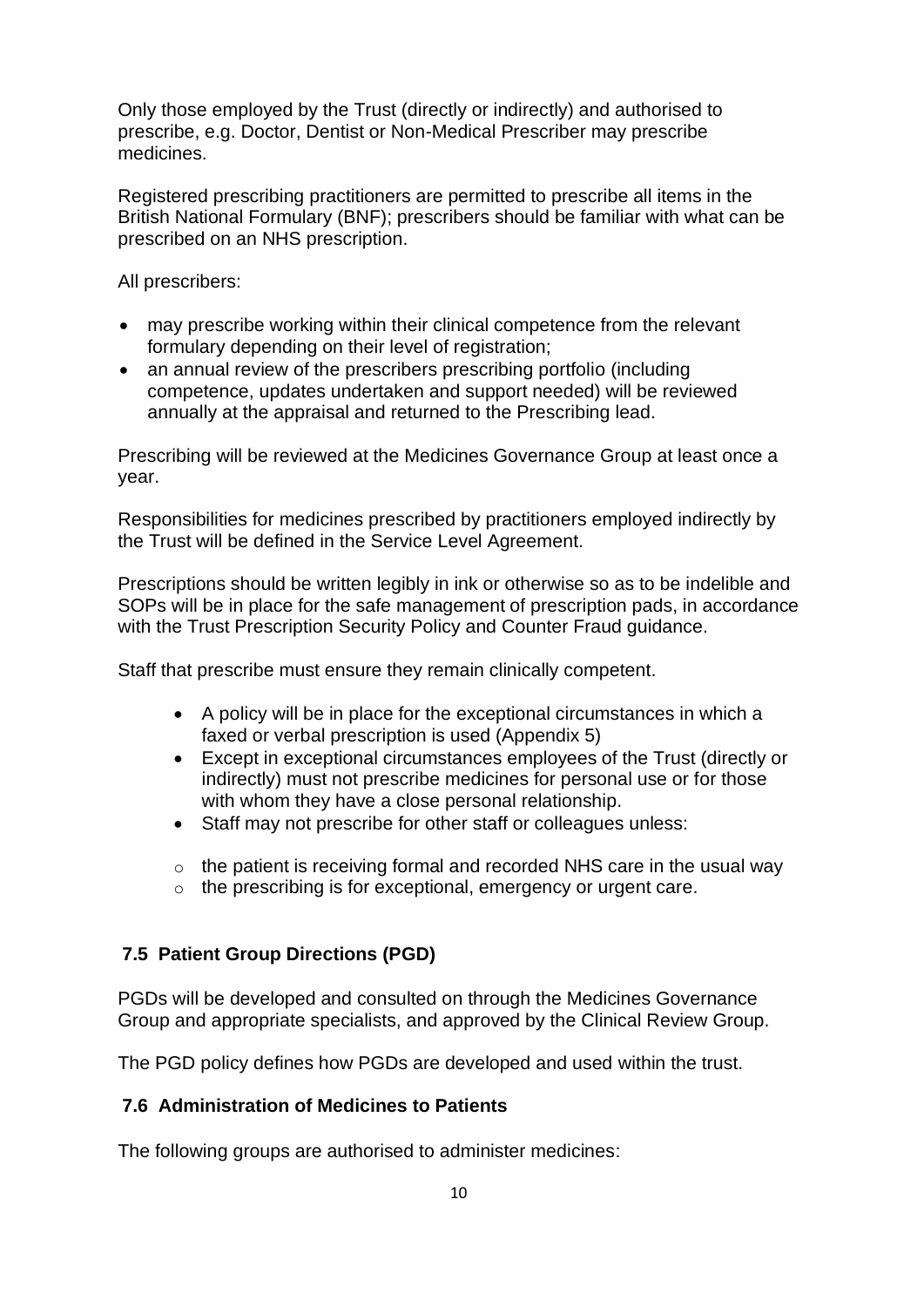- Competent health professionals (within a framework approved by the Trust)
- Competent registered health professionals (within the legislative framework)
- The patient (to him/herself) either under supervision or by selfadministration
	- $\circ$  The list of medicines authorised for administration by Paramedics, Associate Ambulance Practitioners and Technicians is at Appendix 4. These should be administered in accordance with the AACE Clinical Practice Guidelines, a Trust PGD or the Trust "Protocols for the administration of non-parenteral medicines".
- Student Associate Ambulance Practitioners

Student Associate Ambulance Practitioners will attend education and training for underpinning knowledge on medicines, and will be signed off by the education team before working as a student under supervision

The list of medicines Student Associate Ambulance Practitioners are authorised to administer when working under supervision is at Appendix 7.

• Student Paramedics

The list of medicines student Paramedics signed off as competent are authorised to administer under supervision is at Appendix 7 and the framework for the competency assessment is at Appendix 8.

Student paramedics can **NOT** administer paramedic only medicines. A registered paramedic, ambulance nurse or doctor must administer the medicines, but the student should be involved in the decision and the reasoning behind the administration, considering all appropriate indications, cautions, contra-indications and side-effects accordingly

The list of medicines student Paramedics signed off as competent are authorised to administer under supervision is at Appendix 7 and the framework for the competency assessment is at Appendix 8.

• Nurses

Registered Nurses may administer medicines in accordance with a Patient Group Direction, a Patient Specific Direction or the Trust "Protocols for the administration of non-parenteral medicines".

• Specialist Paramedics

The guidance for Paramedics or Nurses applies (according to specific professional registration group).

• Emergency Care Assistants

Emergency Care Assistants can administer aspirin, dextrose oral gel, Nitrous Oxide 50% - Oxygen 50% (Eentonox) and oxygen when training has been provided.

• Community Responders and Patient Transport Services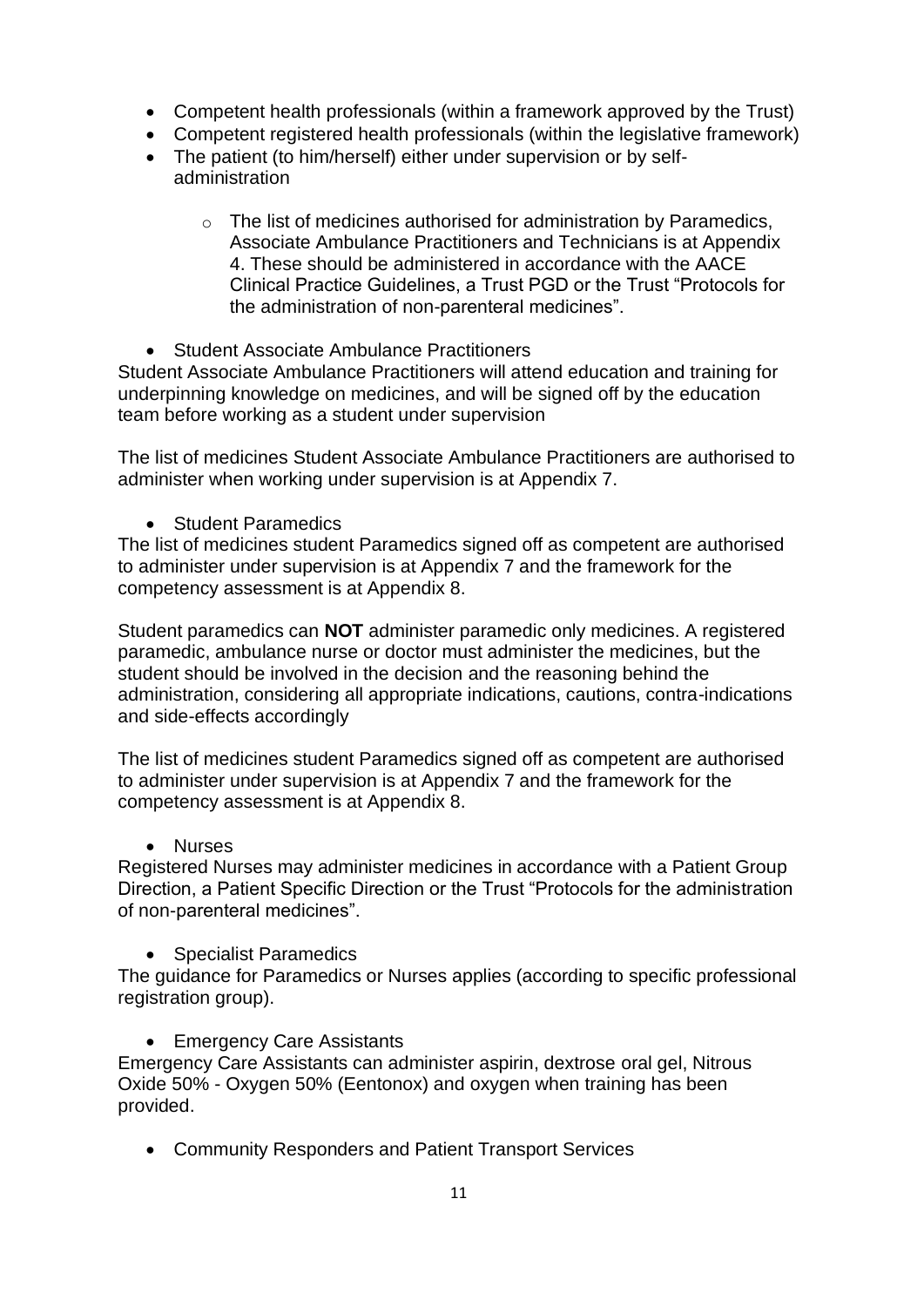These healthcare workers can administer aspirin, dextrose oral gel, Nitrous Oxide 50% - Oxygen 50% (entonox) and oxygen when training has been provided.

• Patient Transport Services Ambulance Care Assistants These healthcare workers can administer oxygen and aspirin when training has been provided.

> o A patient's own medicines may be administered by the specified Trust employees, where a Trust Patient Specific Treatment Plan has been completed and signed off by the Executive Director for Patient Care.

o All registered health professionals are accountable for their practice and must be able to demonstrate competence.

o Sufficient information should be available to the staff and/or patient to enable identification and correct use of the medicine. As a minimum this would comprise the patient information leaflet, the PGD, Trust protocol or the Clinical Practice Guidelines.

o Any authorised person administering a medicine to a patient must be satisfied that s/he knows the therapeutic uses of the medicine, its normal dosage, side effects, precautions and contra-indications.

#### Consent to Treatment

 $\circ$  In general, patients have a right to receive information about a medicine prior to use and to refuse administration. o Consent should be obtained in accordance with the Trust Consent Policy and Procedure.

Checking of Medicines Before Administration

o Wherever possible a second suitable person e.g. ambulance staff, the patient or member of the public must check all medicines for accuracy before administration.

o Staff are encouraged to seek additional information about possible medicine interactions prior to administering a medicine (when appropriate). The Clinical Support Desk, hospital pharmacy departments and the Trust Pharmacists are useful resources for such information. o Staff must check appropriateness of any medicine, including its contra- indications, in the Clinical Practice Guidelines, Trust protocols or appropriate PGD.

o Any medicine that is found or thought to be defective should not be used and the Adverse Incident Reporting and Investigation Policy should be followed.

#### Administration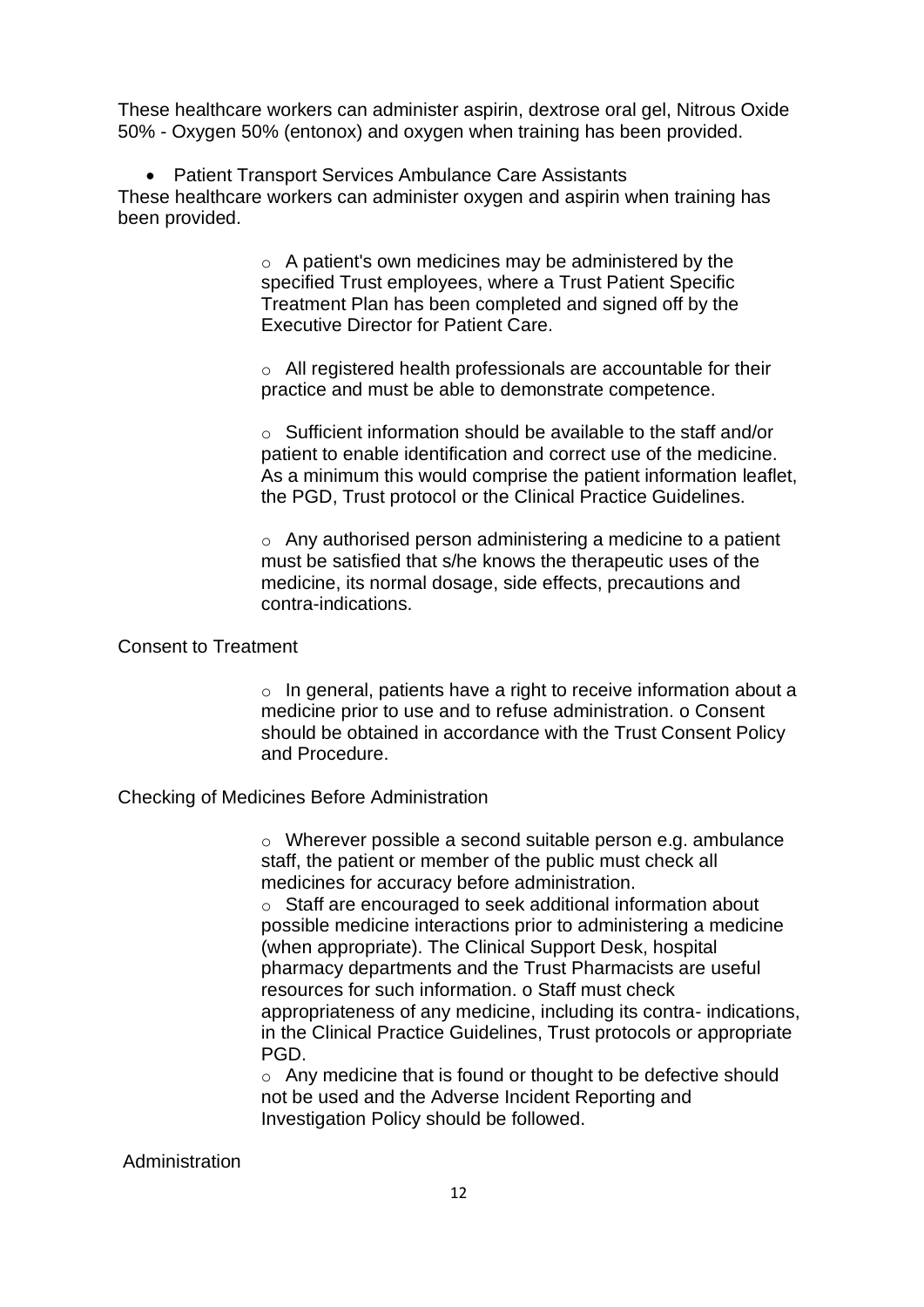o Administration to the patient should be in accordance with a prescription written by an authorised health professional or in accordance with the AACE Clinical Practice Guidelines, Trust protocol or PGD or in the case of patients own medicines, the signed Trust Treatment Plan (Appendix 9).

o All calculations must be conducted in accordance with the AACE Clinical Practice Guidelines, Trust protocol or PGD. o A record of administration should be made, including the administering person and the quantity, timing, and route of each medicine given in accordance with the Trust Patient Clinical Record Policy. o Adverse effects should be recorded.

- o Medicines refused, wasted or disposed of should be recorded.
- o Medicines must not be prepared in advance of administration.

#### Unused Medicines

- o Medicines removed from their container/packaging and not immediately administered must be discarded.
- o Unused or discarded medicines must be disposed of in an appropriate waste disposal bin.

#### Medicine Administration Errors

A medicine administration error occurs when a patient has received:

- $\circ$  the wrong medicine
- o the wrong dosage of the intended edicine a dose at the wrong time
- $\circ$  a medicine administered by the wrong route a medicine that is wrongly prescribed or given without an authorised prescription or a current authorised Patient Group Direction.
- $\circ$  the medicine is omitted without a documented clinical reason.

Whenever an error in the administration or supply of a medicine is found the Adverse Incident Reporting and Investigation Policy should be followed.

#### Near Misses

- $\circ$  A near miss is any situation in which either a patient or staff member was close to suffering injury in relation to a medicine.
- o Staff should report near misses in accordance with the Adverse Incident Reporting and Investigation Policy.
- $\circ$  A near miss provides an opportunity for learning in the same way as an actual incident.

Self-Administration of Medicines by Patients

- o Any medicine taken by a patient in the presence of ambulance personnel must be documented according to the Patient Clinical Record Policy and Procedure.
- o The only medicines offered by the Trust for self-administration by the patient is Nitrous Oxide 50% - Oxygen 50% (Entonox) and methoxyflurane for the relief of pain.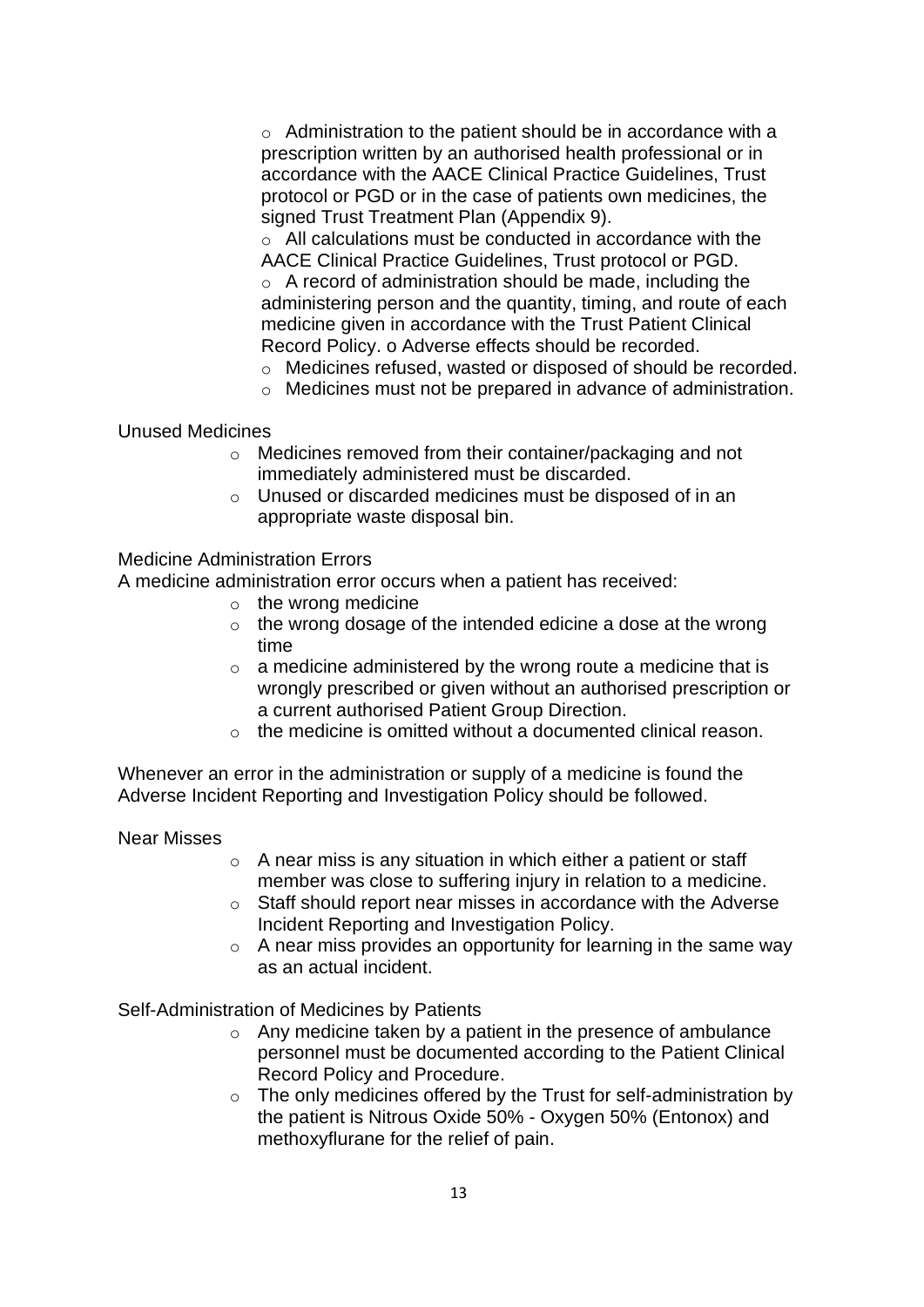Medicines for Staff

o Staff must not take medicines from stock for personal use. Normally the member of staff should consult their General Practitioner or the Occupational Health Service.

**Hazards** 

- o Handling of hazardous substances should be in accordance with COSHH Regulations.
- o An SOP should cover actions to be taken, including reporting and record keeping, in the event of unplanned incidents such as spillages.

#### <span id="page-13-0"></span>**7.7 Disposal of Medicines**

- o The disposal of medicines from medicine stores must be in accordance with the Trust Waste Management policy.
- $\circ$  Patients' medication remains the property of the patient and may only be removed from a patient's home in accordance with a local policy.

#### <span id="page-13-1"></span>**7.8 Retention of Records of Administration**

See Clinical Records Policy and Procedure

#### <span id="page-13-2"></span>**7.9 Reporting Defects in Medicinal Products**

In the event of a defect or suspected defect in a medicine:

- o The medicine must be labelled and stored separate from other medicines to prevent inadvertent use.
- o The Line Manager must be notified and will decide (in consultation with the Medicines Manager or a Medical Director) if it is appropriate to withdrawn from use all medicine of the same batch in accordance with the Adverse Incident Reporting and Investigation Policy
- o The defect or suspected defect must be reported in accordance with the Trust Adverse Incident Reporting and Investigation Policy
- o The incident will be reviewed in accordance with the Trust Adverse Incident Reporting and Investigation Policy

#### <span id="page-13-3"></span>**7.10 Adverse Drug Reactions**

Adverse Drug Reactions (ADRs) should be recorded in accordance with the Clinical Records Policy.

The following ADRs should be reported to the Medicines and Healthcare products Regulatory Agency (MHRA) by completing a yellow card

[\(https://yellowcard.mhra.gov.uk/.](https://yellowcard.mhra.gov.uk/) This can be done either via the yellow card app, online or via paper copy):

- o all serious adverse reactions in adults;
- $\circ$  all serious and minor reactions in children (under 18);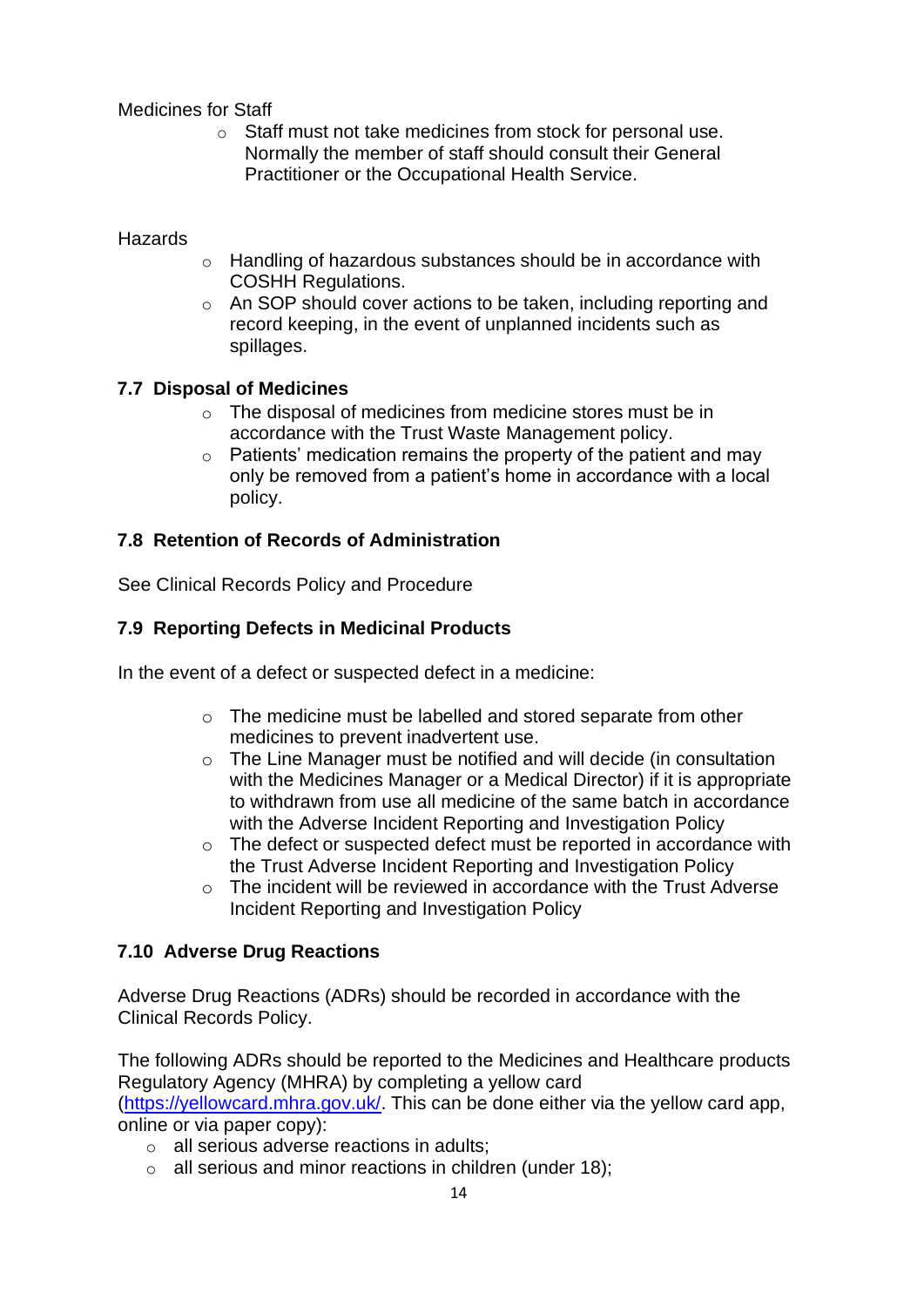- $\circ$  Serious reactions include those that are:
	- fatal
	- life threatening
	- disabling
	- incapacitating
	- result in or prolonged hospitalisation and / or are medically significant congenital abnormalities

If in doubt about the seriousness of a reaction, report it.

#### <span id="page-14-0"></span>**7.11 Central Alerting System and Patient Safety Alerts**

Central Alerting System cascade will be actioned in accordance with the Adverse Incident Reporting and Investigation Policy.

#### <span id="page-14-1"></span>**7.12 Risk Management**

A risk assessment will be carried out for new medicines to determine the potential risks to patients and staff. This will start with the completion of the application for a new medicine (Appendix 3) and a formal risk assessment undertaken by a Trust pharmacist. Both documents will be presented to the Medicines Governance Group and subsequently to the Clinical Review Group for sign off.

If a medicine without a marketing authorisation is used or if a medicine is to be used knowingly outside its marketing authorisation, then the organisation policy at Appendix 11 will be followed.

The Trust will have a formal program of annual Medicines Management audits.

The Lead Pharmacist will prepare an annual medicines management report for presentation to the Trust Board and monitored by the Patient Safety Group. The report will include a summary of progress towards the Trusts medicines management objectives, a review of the audits and risk assessments conducted and actions relating to Patient Safety Alerts.

#### <span id="page-14-2"></span>**7.13 Liability**

The Trust generally accepts responsibility for the negligence of its qualified staff who, in emergency situations within the United Kingdom, administers medicines in the treatment of patients. This applies both during and outside working hours whilst a member of staff acts in accordance with his or her training and not for any private or voluntary organisation.

The Trust is not liable for the activities of staff undertaking work for private or voluntary organisations. In these circumstances, to avoid the imposition of personal liability, staff are advised to check beforehand that appropriate insurance cover is in place.

#### <span id="page-14-3"></span>**7.14 Review and Monitoring**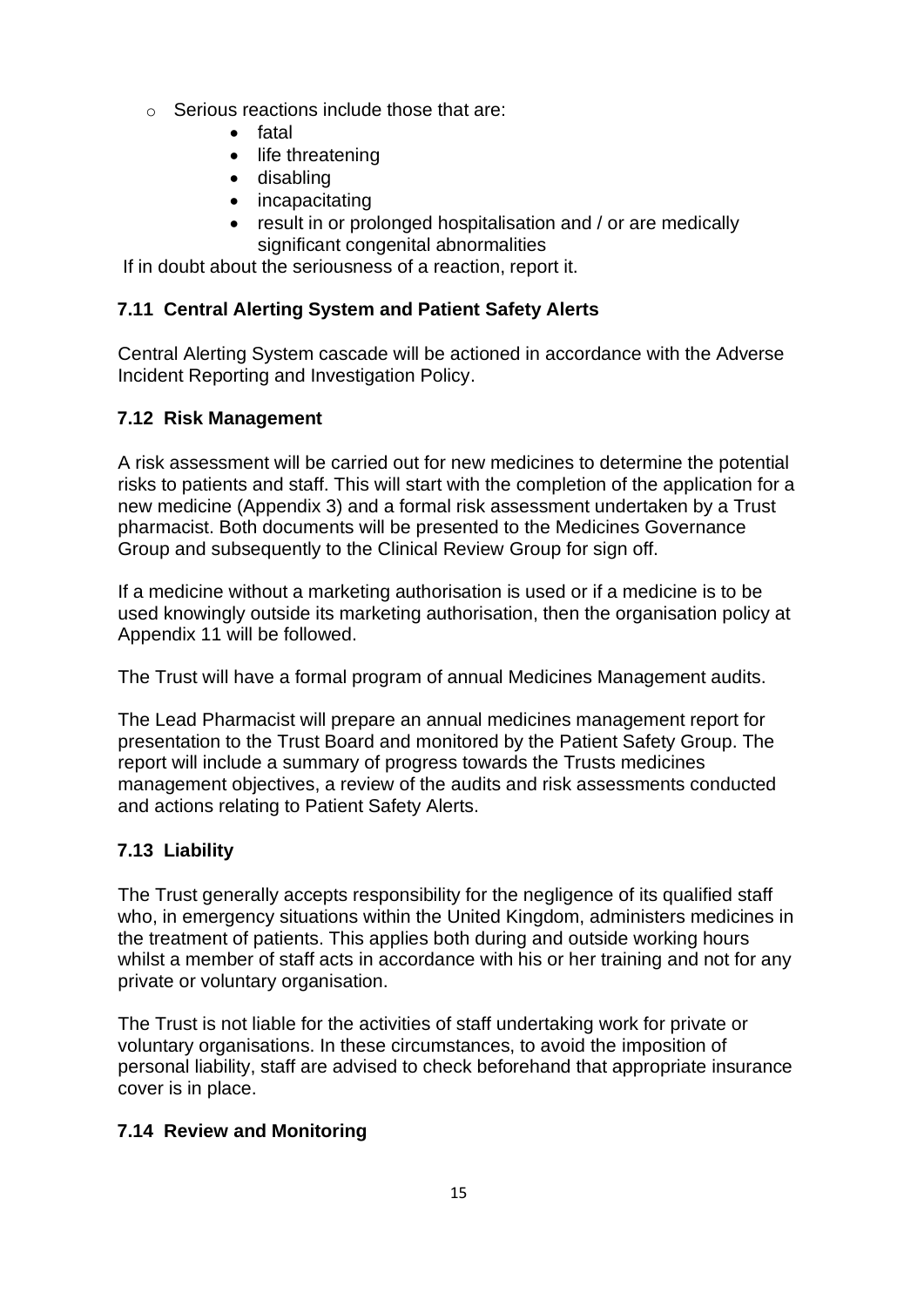This Policy and the associated procedures will be reviewed within 2 years or sooner if necessary.

The Lead Pharmacist will undertake an annual medicines management audit to monitor the effectiveness of policies and procedures for the safe and secure management of medicines. An action plan will be developed from the audit and will be included in the annual medicines management report. The audit will cover:

- Supply of medicines
- Storage of medicinal products
- Patient Group Directions
- Administration of medicines
- Disposal of medicines
- Controlled Drugs
- Reporting defects in medicinal products
- Adverse drug reactions
- Safety Alert Broadcasts and Patient safety alerts

#### <span id="page-15-0"></span>**8. Training**

The Trust recognises the importance of Training and Education in increasing awareness of the safe and effective use of medicines. On Induction, all clinical staff will receive information and education on medicines and Trust medicines policies and procedures. The trust has a training plan in place for all staff involved in handling medicines. This plan is reviewed and developed by training & education under the guidance of the Lead Pharmacist.

#### <span id="page-15-1"></span>**9. Equality and Diversity**

The Trust is committed to promoting positive measures that eliminate all forms of unlawful or unfair discrimination on the grounds of age, marriage and civil partnership, disability, race, gender, religion/belief, sexual orientation, gender reassignment and pregnancy/maternity or any other basis not justified by law or relevant to the requirements of the post.

By committing to a policy encouraging equality of opportunity and diversity, the Trust values differences between members of the community and within its existing workforce, and actively seeks to benefit from their differing skills, knowledge, and experiences in order to provide an exemplary healthcare service. The Trust is committed to promoting equality and diversity best practice both within the workforce and in any other area where it has influence.

The Trust will therefore take every possible step to ensure that this procedure is applied fairly to all employees regardless of age, marriage and civil partnership, disability, race, gender, religion/belief, sexual orientation, gender reassignment and pregnancy/maternity or any other basis not justified by law, length of service, whether full or part-time or employed under a permanent or a fixed-term contract or any other irrelevant factor.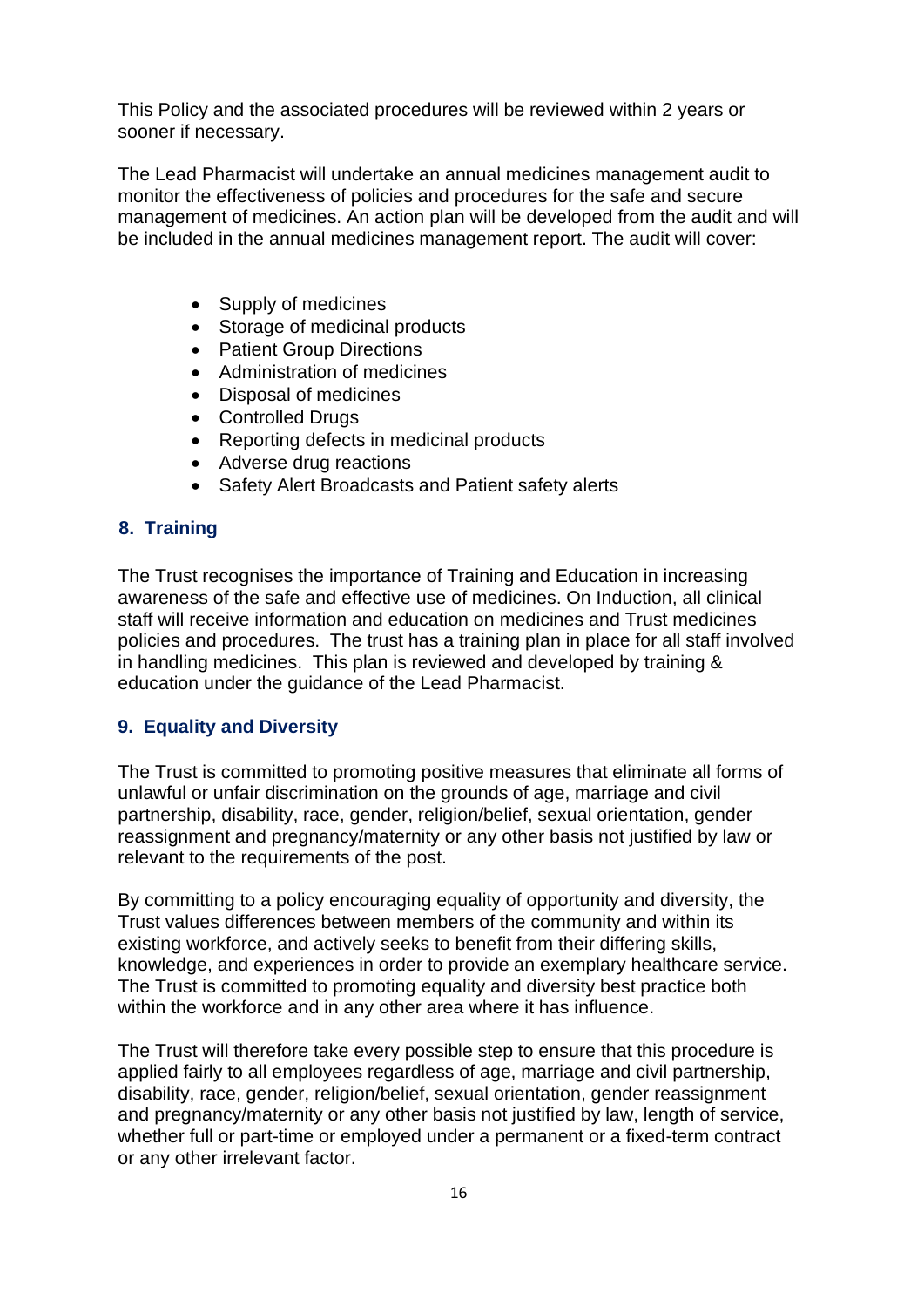Where there are barriers to understanding e.g. an employee has difficulty in reading or writing or where English is not their first language, additional support will be put in place wherever necessary to ensure that the process to be followed, is understood and that the employee is not disadvantaged at any stage in the procedure. Further information on the support available can be sought from the Human Resource Department.

A full 'Equality Impact Assessment' is available on request.

#### <span id="page-16-0"></span>**10. Monitoring**

In order to ensure safe and secure management of medicine this policy is reviewed annually by carrying out an audit of standards at ambulance sites. The monitoring of storage is reviewed every six months in compliance with standards and the monitor of prescribing is reviewed annually by the correct committee's and individuals via reviewing prescribing reports.

#### <span id="page-16-1"></span>**11. Consultation and review**

This policy is open to consultation and is regularly reviewed with input from the Patient Safety Group and Medicines Governance Group.

#### <span id="page-16-2"></span>**12. Implementation (including raising awareness)**

This should include any specific e.g. staff briefings, newsletters, team brief, divisional meetings that are going to be used to raise awareness of the changes within the policy. This section should also include any requirements to ensure full implementation of the policy for example training – it is acceptable to state that there are training requirements and refer to the training section. It may be that there needs to be equipment purchased to allow full implementation and this should be included within this section.

#### <span id="page-16-3"></span>**13. References**

- Department of Health (2009) Reference Guide to Consent for Examination or Treatment
- General Medical Council (2013) Good practice in prescribing and managing medicines and devices
- Medicines and Healthcare Products Regulatory Agency [https://www.gov.uk/government/organisations/medicines-and-healthcare](https://www.gov.uk/government/organisations/medicines-and-healthcare-products-regulatory-agency)[products-](https://www.gov.uk/government/organisations/medicines-and-healthcare-products-regulatory-agency) [regulatory-agency](https://www.gov.uk/government/organisations/medicines-and-healthcare-products-regulatory-agency)

• National Institute for Health and Care Excellence (2017) Medicines Practice Guidelines: Patient Group Directions

- Royal Pharmaceutical Society (2016) A competency framework for all prescribers
- NHS Counter Fraud Authority (2018) Management and control of prescription forms: A guide for prescribers and health organisation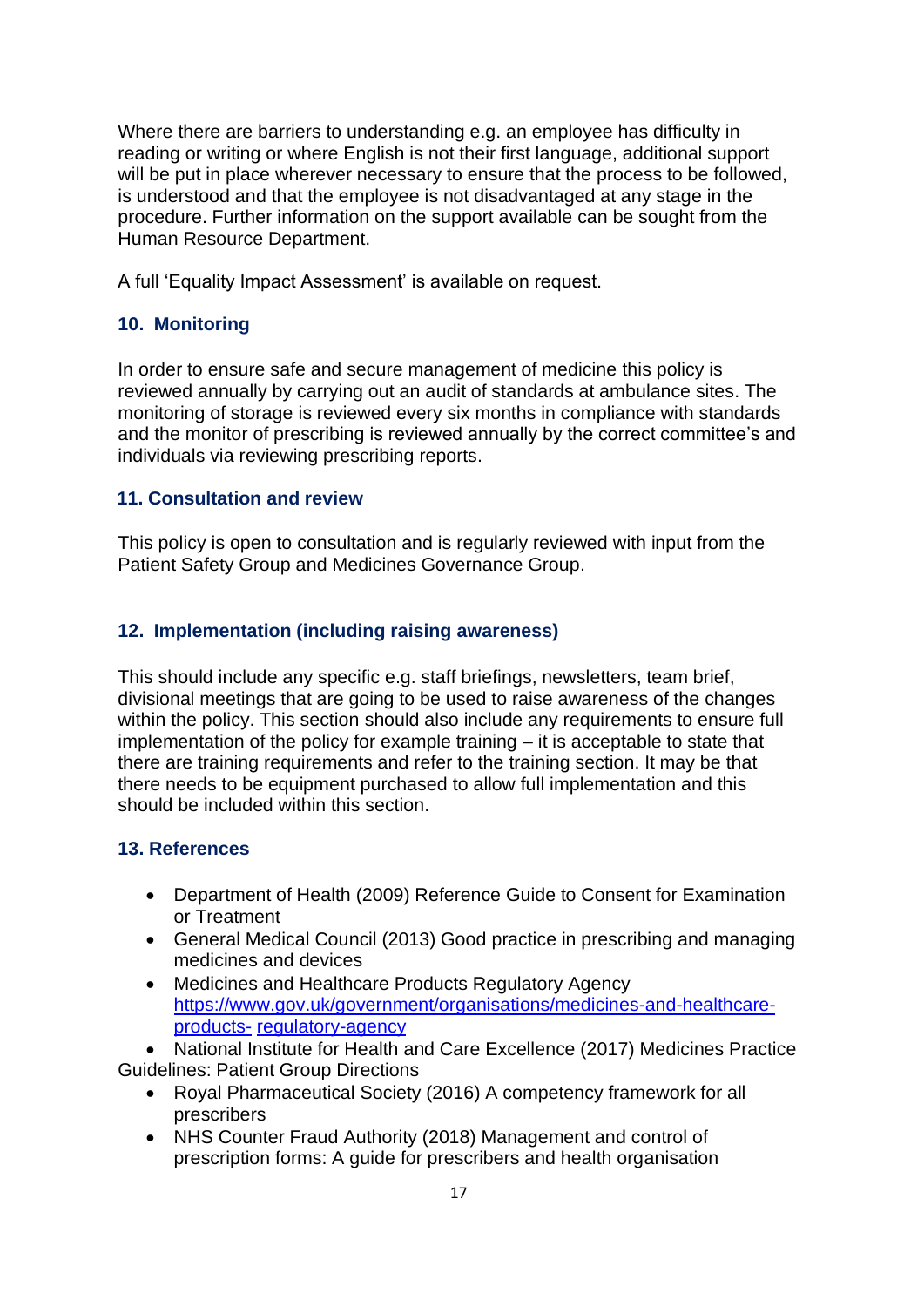- NHS Protect (2013) Security standards and guidance for the management and control of controlled drugs in the ambulance sector
- Nursing and Midwifery Council (2006) Standards of Proficiency for Nurse and Midwife Prescribers
- Royal Pharmaceutical Society (2018) Professional guidance on the safe and secure handling of medicines Royal Pharmaceutical Society (2019) Professional Guidance on Administration of Medicines in Healthcare **Settings**

#### <span id="page-17-0"></span>**14. Associated documentation**

Controlled Drug Policy Prescription Security Policy Patient Group Direction Policy Safe and Secure Handling of Medicines Policy Medicines and Controlled Drug Standard Operating Procedures

#### <span id="page-17-1"></span>**15. Appendix 1 Review**

This policy is regularly reviewed and updated with information in line with relevant national guidance and legislation.

A full 'Review Table of Contents' is available on request.

#### <span id="page-17-2"></span>**16. Appendix 2 Responsibility**

The responsibility for this policy is shared between various Policy Groups, Lead Director/Officers, Working Groups and Committee members.

A full list of all responsible parties can be made available upon request.

#### <span id="page-17-3"></span>**17. Appendix 3 Equality impact assessment - screening**

Employees exercising their rights and entitlements under the regulations will suffer no detriment as a result.

The Screening element of the 'Equality Impact Assessment' is available on request.

#### <span id="page-17-4"></span>**18. Appendix 4 Equality impact assessment – full assessment**

Employees exercising their rights and entitlements under the regulations will suffer no detriment as a result.

A full 'Equality Impact Assessment' is available on request.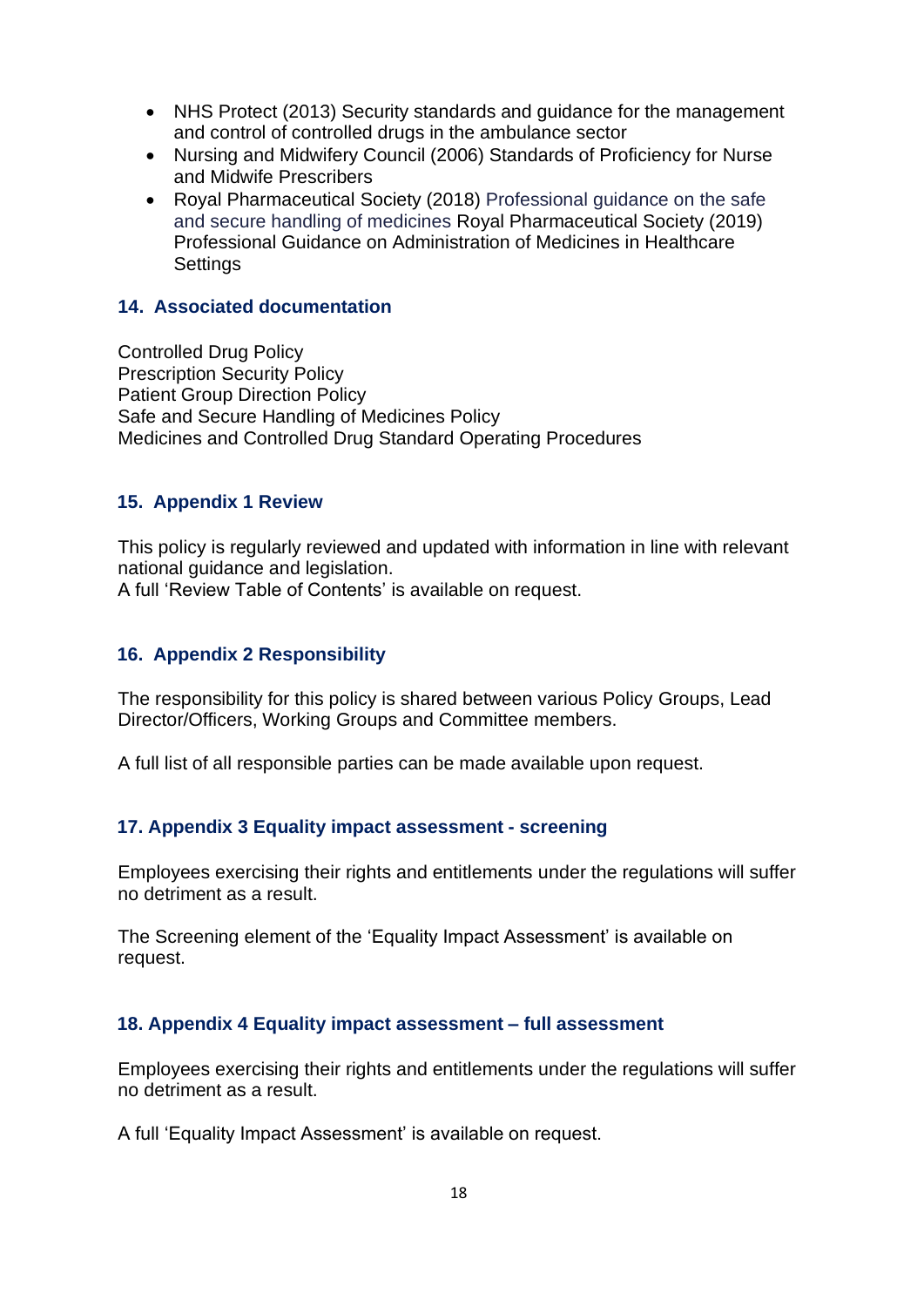#### <span id="page-18-0"></span>**19. Appendix 5 Ratification Checklist**

This an internal Checklist of items that need to be completed by the Author of this policy prior to submission for ratification.

#### <span id="page-18-1"></span>**20. Appendix 6: Accountable Group**

There is an Accountable Group that works together to agree the content of this policy. Any changes need to be **completed by the** Accountable Group **of this policy prior to submission for ratification**

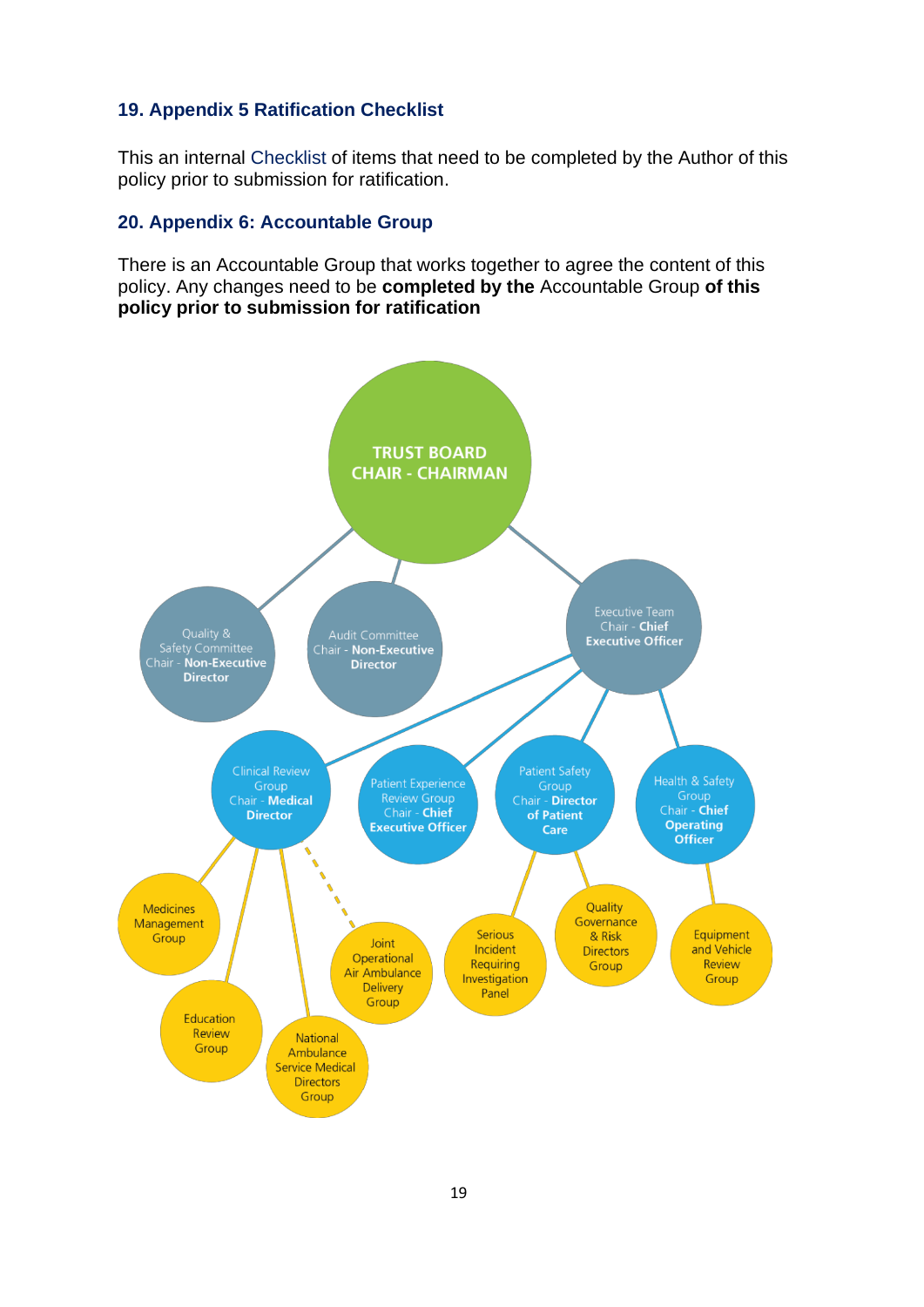#### <span id="page-19-0"></span>**21. Appendix 3: Purchasing for Safety Policy**

#### **Introduction**

The use of all medicines infers risk of a patient safety incident (such as inappropriate reconstitution or administration). Part of this process is to ensure that the procurement of a medicine which is of a suitable quality, and is safe in use i.e. prescribing, dispensing, preparation, administration and disposal. It is essential that the procurement process assesses the capabilities of the upstream supply chain to ensure products are genuine, stored correctly and available when required.

#### **Risk assessment**

Risk assessment is at the core of any safety policy. A risk assessment should be undertaken by the Lead Pharmacist in consultation with other clinicians who have an understanding of the purpose and end use of the product being procured. If normal sources are not available (e.g. in a shortage situation) then alternatives will be assessed in the light of the increased risk they may present to patients.

If a product is assessed by the Lead Pharmacist as a high risk of causing a patient safety incident, these will be reported to regional QA and procurement specialists, who use the lists as the basis of discussion with the manufacturers about possible changes in presentation.

#### **Components of Safety**

Risk assessment should take account of the following factors.

- 1. Quality of Products
- 2. Design and Use of Products (e.g. ready-to-use and ready-toadminister products)
- 3. Labelling and Packaging of Products
- 4. Source of Products and Materials
- 5. Treatment of Product within Supply Chain.

#### **Quality Design and Labelling of Product**

1. Licensed Products

Wherever possible ready-to-use or ready-to-administer medicine with a product licence (or a devices licence) issued by the MHRA are used in preference to an unlicensed product.

Licensed 'concentrate' products that have to be diluted or reconstituted into an unlicensed product before they can be administered to patients may not be safer in use than unlicensed ready-to-use or ready-to-administer formulations of the same medicine. Injectable products and practices will be risk assessed using the NPSA risk assessment tool (ref National Patient Safety Agency. Alert 20. Safer Practice with injectable medicines. 2007. www.npsa.nhs.uk) and the "Consensus List High Risk Injectable Medicines" (ref Medusa/UKMI Consensus List High Risk Injectable Medicines, 2013.

[http://www.medicinesresources.nhs.uk/upload/documents/Evidence/Medication\\_s](http://www.medicinesresources.nhs.uk/upload/documents/Evidence/Medication_safety/NPSA20%20high%20risk%20consensus%20list%20Final%20Nov%202013.pdf) [afety/NPSA20%20hig](http://www.medicinesresources.nhs.uk/upload/documents/Evidence/Medication_safety/NPSA20%20high%20risk%20consensus%20list%20Final%20Nov%202013.pdf)

[h%20risk%20consensus%20list%20Final%20Nov%202013.pdf\).](http://www.medicinesresources.nhs.uk/upload/documents/Evidence/Medication_safety/NPSA20%20high%20risk%20consensus%20list%20Final%20Nov%202013.pdf)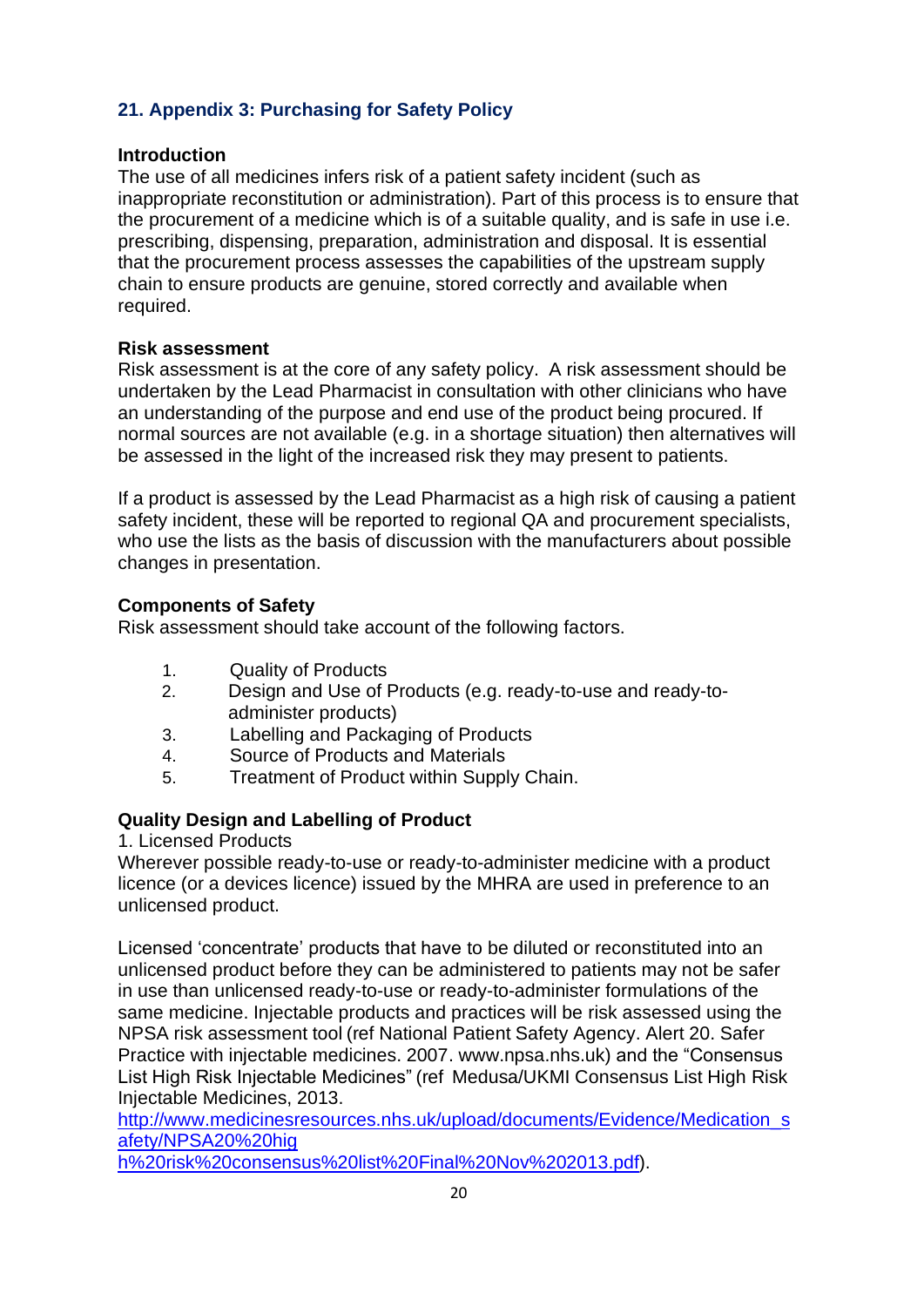The results of the risk assessment will help to identify high risk injectable products that require to have their risks managed in practice

If an unlicensed formulation has to be used it will be procured from a manufacturer with the appropriate MHRA licence (See Unlicensed medicine's policy).

#### 2. Assessed Products

a. South Central Ambulance Service will wherever possible only purchase medicines from NHS hospital pharmacies. These suppliers purchase wherever possible, products included on a NHS CMU contract. Medicines on an NHS CMU contract are assessed by NHS Pharmacy QA staff according to an assessment tool developed by the National NHS QA Committee and given a MEPA score which reflects its suitability for use. Assessed products present a known risk and should be used in preference to those not assessed (and consequently presenting an unknown risk). Where NHS hospitals purchase off contract, they have processes in place for risk assessment.

b. Where South Central Ambulance Service is unable to purchase medicines through an NHS contract, then the Lead Pharmacist will ensure that the medicines are purchased through a supplier with an appropriate MHRA licence, and that quality assurance processes are in place. Advice will be obtained from NHS Pharmacy QA staff.

3. Systems for reporting patient safety incidents, and defects in medicine and medical devices exist both within the trust and external to it. Internal reporting systems form part of the Medicines Management Policy and Adverse Incident and Risk Policy.

#### **Source of Products**

It is only by using trusted and appropriate sources of supply that the suitability of products purchased can be assured and the possibility of counterfeit or damaged medicines being purchased can be minimised. Suppliers and wholesalers are required to hold an appropriate licence from the MHRA and this should be checked for authenticity. NHS CMU holds a list of inspected suppliers who hold or have successfully held a NHS CMU contract. Pharmacy QA and procurement staff inspect potential pharmaceutical suppliers and these reports can be used to assess new suppliers. Procurement specialists can give advice about potential new suppliers.

The entire upstream supply chain should be included in these assessment processes as several links may be involved in obtaining the medicine.

The Commercial Medicines Unit (and others) undertake supplier performance measurement and award where possible to those suppliers who have a better supply record. This reduced supply risk is obviously a component for patient safety.

The Pharmacy Team will ensure safe and secure methods of procurement are utilised to minimise the potential for error during the process.

#### **"Ready-to-Use"/ "Over labelled medicines"**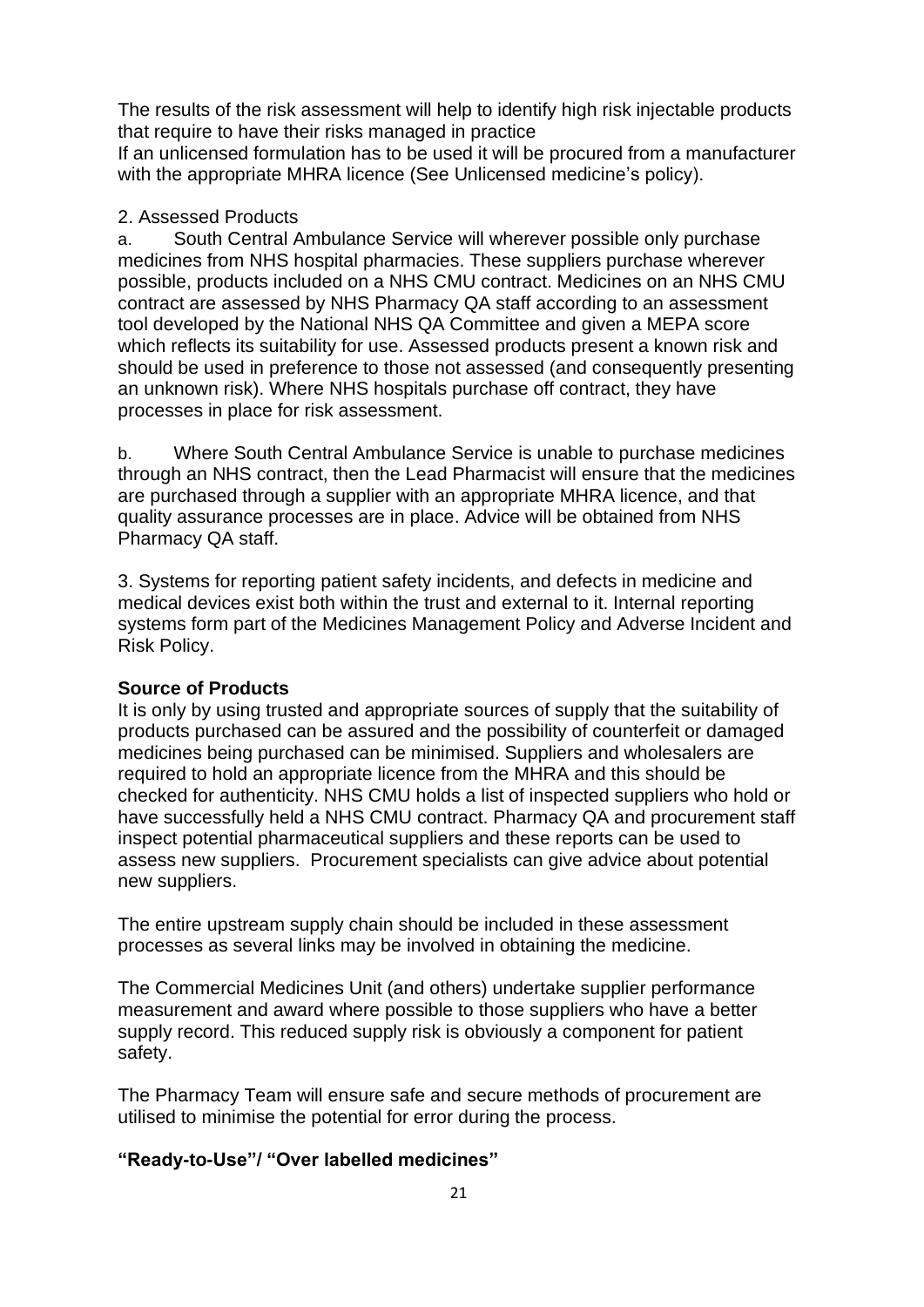Although many medicines are licensed and come from a suitable supplier there may be differences in the presentation. Any risk assessment should involve the complete use of the medicine. That is the identification, reconstitution, administration and disposal in the clinical settings in which it is used. This is important for all medicines but particularly those that have been identified as representing a high risk under the NPSA assessment guidance. Medicines which represent the minimum risk throughout the whole of this process should be preferred. Where possible higher risk products should be prepared by commissioning a (licensed and suitable) manufacturer to prepare the medicine in a suitable format to minimise the risk.

If gaps in this risk process are identified the products involved should be reported to the procurement specialist who can compile lists of these products and engage industrial solutions where possible.

#### **Delivery and Storage Arrangements**

All the above points concentrate on the "external" supply chain. It is equally important though to ensure that the "internal" supply chain is robust and fit for purpose; that is the arrangements ensure products are available, fit for purpose when they are required for patients. The Safe and Secure Handling of Medicin[es](http://www.rpharms.com/support-pdfs/safsechandmeds.pdf)) [\(http://www.rpharms.com/support-pdfs/safsechandmeds.pdf\)](http://www.rpharms.com/support-pdfs/safsechandmeds.pdf)) [co](http://www.rpharms.com/support-pdfs/safsechandmeds.pdf))vers the requirements of the internal supply chain and storage and distribution and forms the basis of the Trusts Medicines Management Policy and the annual audit of medicines management undertaken by the Trusts Pharmacy Advisor.

*Louise Maunick Lead Pharmacist, updated March 2020*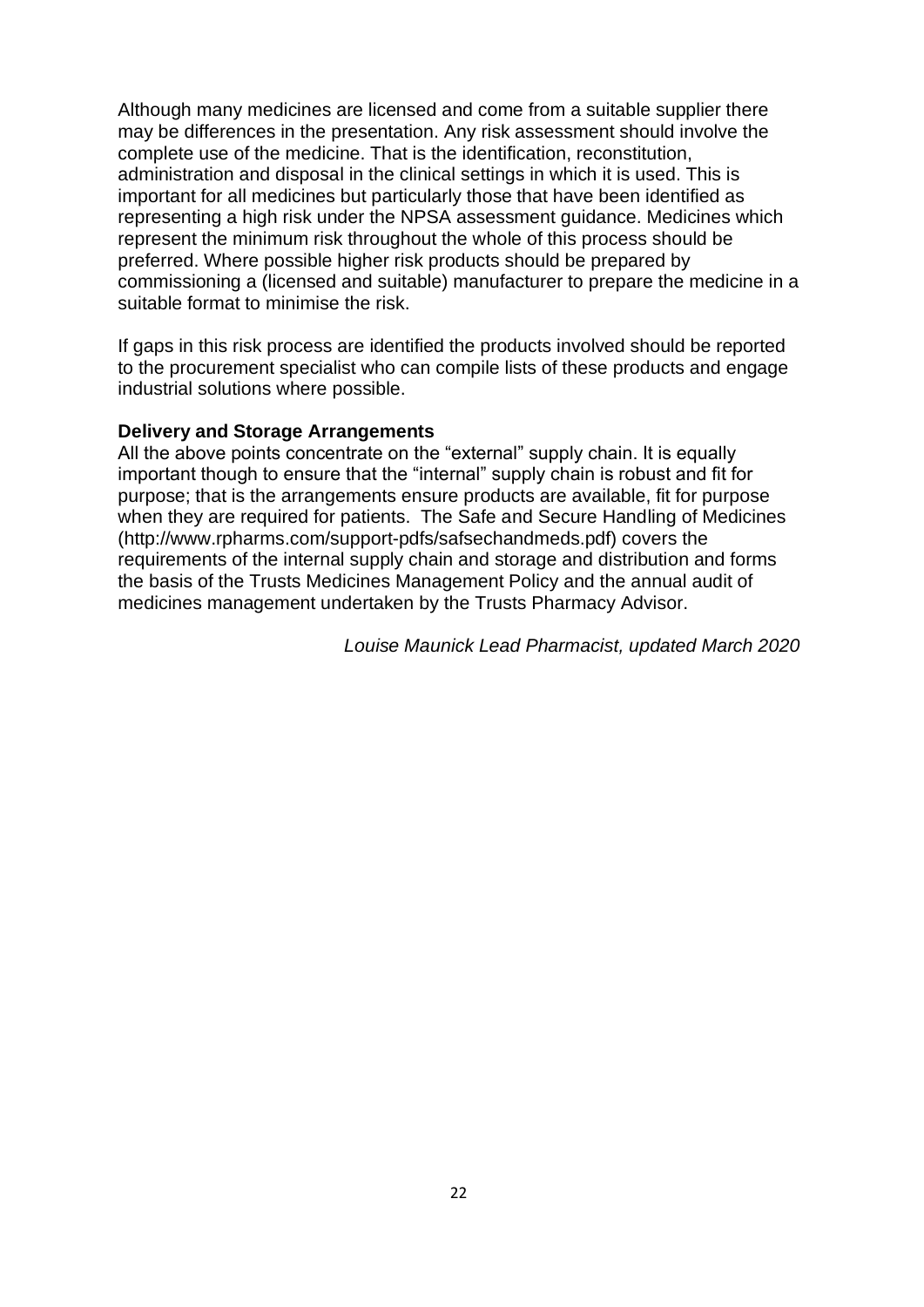#### <span id="page-22-0"></span>**22. Appendix 4: Medicines Group New Medicines Request**

There is an internal form called 'medicines group new medicines request' that includes subjects such as background information, evidence of clinical efficacy, safety data, proposals for use and cost implications.

For security and accessibility reasons this form is only available on our **Staff** [Intranet.](https://www.scas.nhs.uk/intranet/)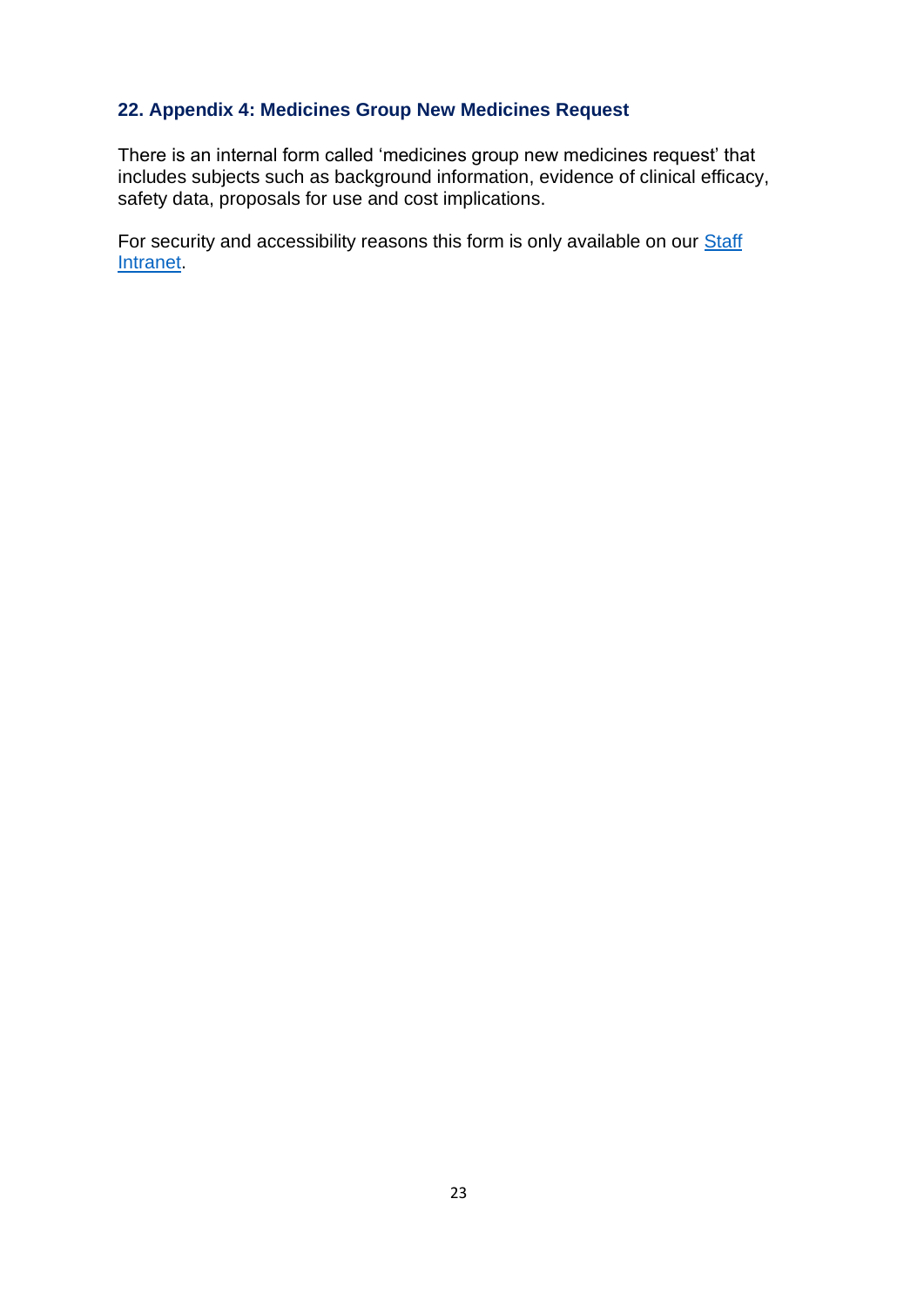# <span id="page-23-0"></span>**23. Appendix 5: South Central Ambulance Service Medicines Formulary**

| <b>Medicine</b>                                           | <b>Technicians Associate</b><br><b>Ambulance Practitioners</b> | <b>Paramedics Nurses</b> |
|-----------------------------------------------------------|----------------------------------------------------------------|--------------------------|
| Adrenaline 1mg in 10ml injection                          |                                                                | Yes                      |
| Adrenaline 1mg in 1ml injection                           | Anaphylaxis Only (Intramuscular<br>or subcutaneous)            | Yes                      |
| Amiodarone injection                                      |                                                                | Yes                      |
| Aspirin 300mg tablets                                     | Yes                                                            | Yes                      |
| Atropine injection                                        |                                                                | Yes                      |
| Benzylpenicillin 600mg injection                          |                                                                | Yes                      |
| Charcoal (activate)                                       |                                                                | Yes                      |
| Chlorphenamine 10mg in 1ml<br>injection                   |                                                                | Yes                      |
| Clopidogrel 300mg tablets                                 |                                                                | Yes                      |
| Codeine 30mg tablets                                      |                                                                | Yes                      |
| Dexamethasone 2mg tablets                                 |                                                                | Yes                      |
| Diazepam injection emulsion                               |                                                                | Yes                      |
| <b>Diazepam Rectal Tubes</b>                              |                                                                | Yes                      |
| Furosemide Injection                                      |                                                                | Yes                      |
| Glucagon 1mg Injection                                    | Yes                                                            | Yes                      |
| Glucose 10% intravenous solution                          |                                                                | Yes                      |
| Glucose 40% Gel                                           | Yes                                                            | Yes                      |
| <b>Glyceryl Trinitrate spray</b>                          | Yes                                                            | Yes                      |
| Hydrocortisone sodium succinate<br>100mg in 1ml injection | Yes<br>(Intramuscular when trained)                            | Yes                      |
| Ibuprofen 200mg tablets                                   |                                                                | Yes                      |
| Ibuprofen oral solution 100mg in<br>5ml sachets           |                                                                | Yes                      |
| Ipratropium bromide 500mcg in<br>2ml nebuliser solution   | Yes                                                            | Yes                      |
| Ketamine                                                  |                                                                | Yes                      |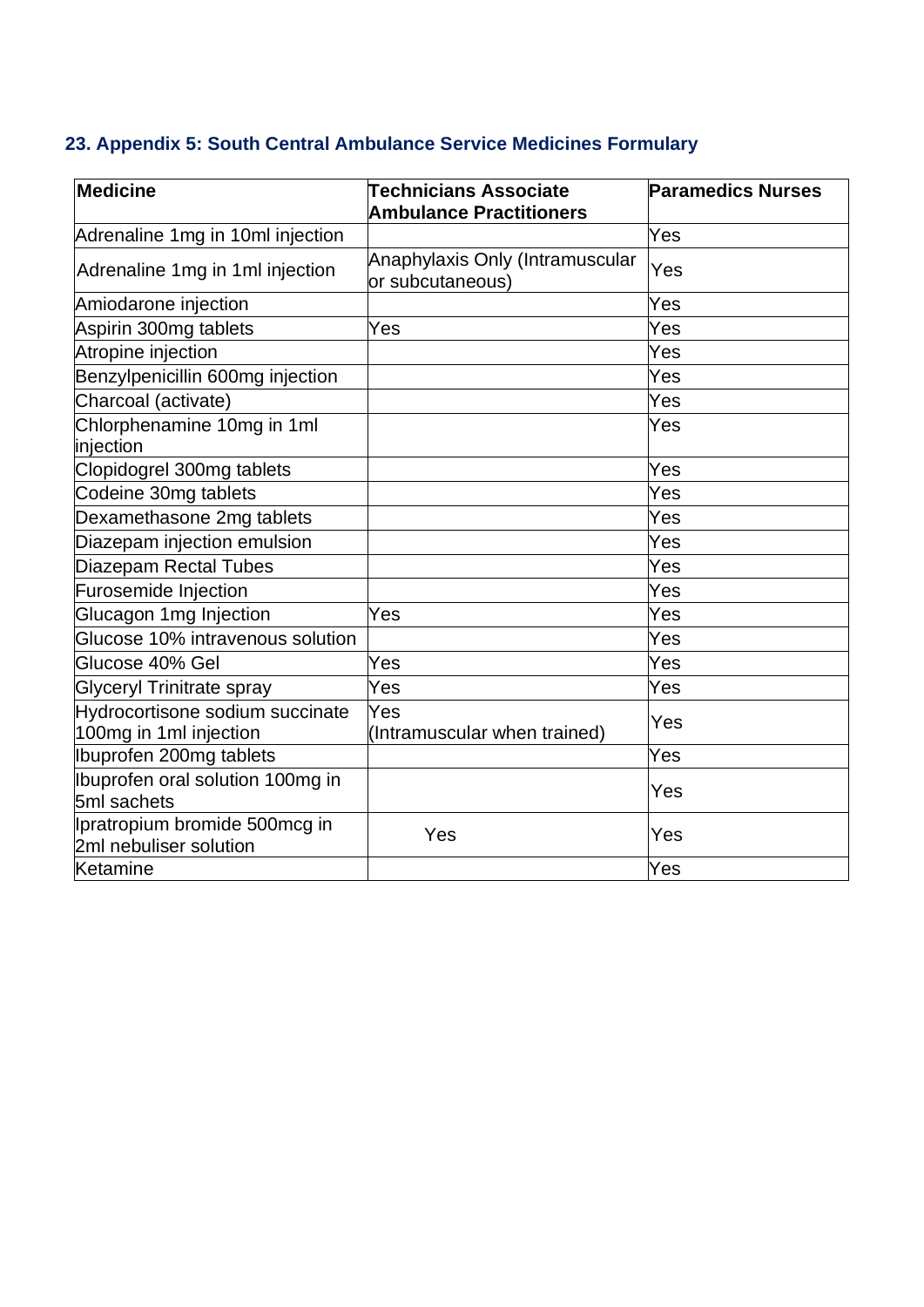| Medicine                                          | <b>Technicians Associate</b><br><b>Ambulance Practitioners</b> | <b>Paramedics Nurses</b> |
|---------------------------------------------------|----------------------------------------------------------------|--------------------------|
| Loratadine 10mg tablets                           |                                                                | Yes                      |
| Methoxyflurane                                    | Yes                                                            | Yes                      |
| Midazolam                                         |                                                                | Yes                      |
| Morphine Sulphate 10mg in 5ml<br>oral solution    |                                                                | Yes                      |
| Morphine Sulphate 10mg in 1ml<br>injection        |                                                                | Yes                      |
| Naloxone 400mcg in 1ml injection                  | Intramuscular Injection Only                                   | Yes                      |
| Ondansetron 4mg in 2ml injection                  |                                                                | Yes                      |
| Paracetamol Injection                             |                                                                | Yes                      |
| Paracetamol oral solution 120mg<br>in 5ml sachets |                                                                | Yes                      |
| Paracetamol 500mg tablets                         |                                                                | Yes                      |
| Salbutamol 2.5mg in 5ml nebuliser Yes<br>solution |                                                                | Yes                      |
| Sodium Chloride 0.9% injection<br>10ml            |                                                                | Yes                      |
| Sodium Chloride 0.9% intravenous<br>solution      |                                                                | Yes                      |
| Syntometrine injection                            |                                                                | Yes                      |
| Tranexamic Acid                                   |                                                                | Yes                      |
| Water for injection 10ml                          |                                                                | Yes                      |

*July 2016*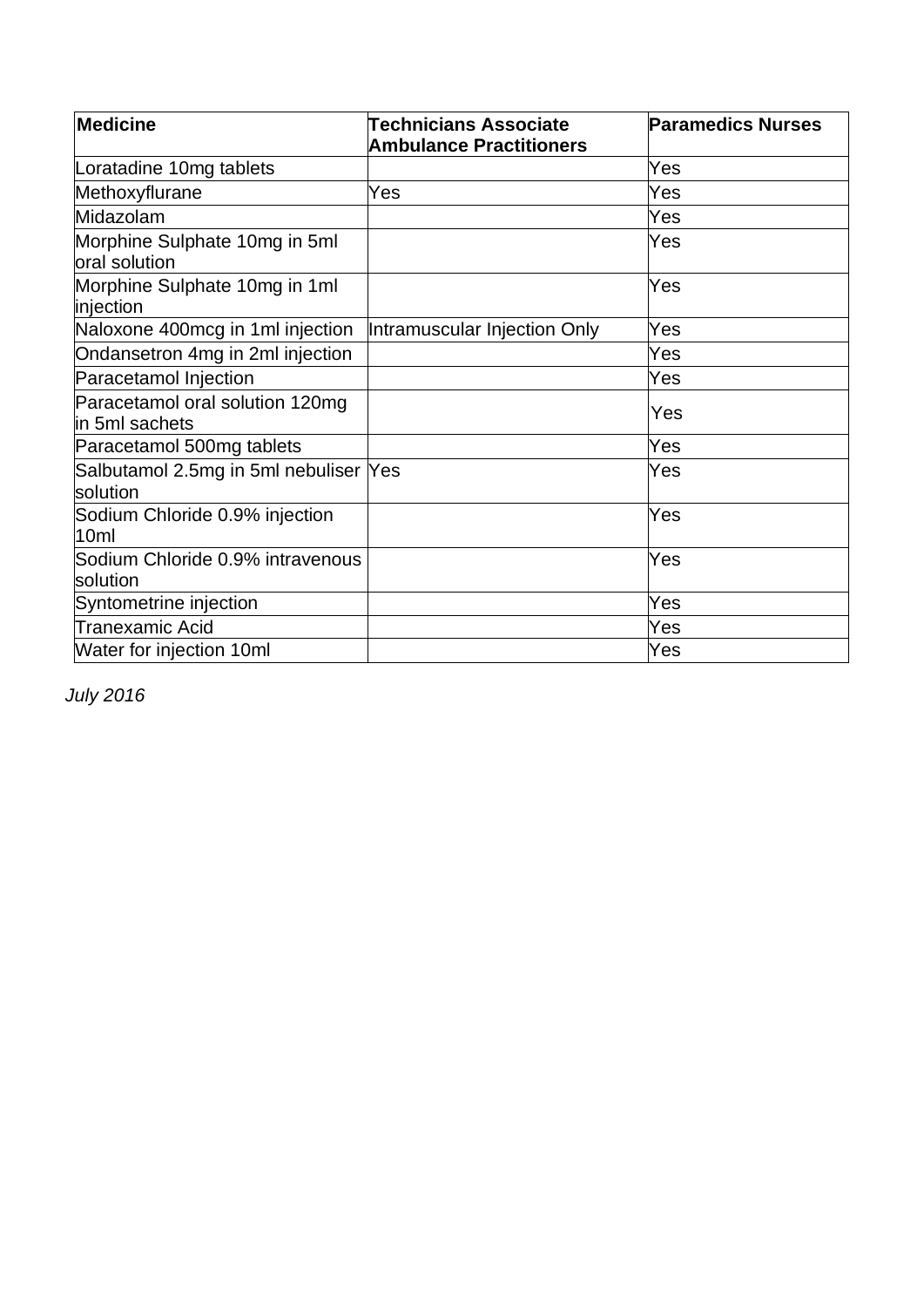#### <span id="page-25-0"></span>**24. Appendix 6: Specialist Paramedic Formulary**

All medicines are to be given according to Patient Group Direction (or the JRCALC by HPC Registered Paramedics where guidance is published).

2.7.3 Cardiopulmonary resusciatation Adrenaline 1mg in 10ml Atropine

#### **2.9 Antiplatelet drugs** Aspirin

Clopidogrel

#### **3.0 Respiratory system**

3.1.1.1 Salbutamol

3.1.2 Ipratropium

3.4.1 **Chlorphenamine** 

3.4.3 Adrenaline 1mg in 1ml

#### **CENTRAL NERVOUS SYSTEM**

4.1.2 Diazepam

**4.6 Nausea and vertigo Ondansetron** 

**6.3.2 Non-opioid analgesics** Paracetamol

**6.3.3 Opioid analgesics** Codeine Morphine

#### **INFECTIONS**

**5.1.1 Penicillins** Amoxicillin Co-amoxiclav **Flucloxacillin**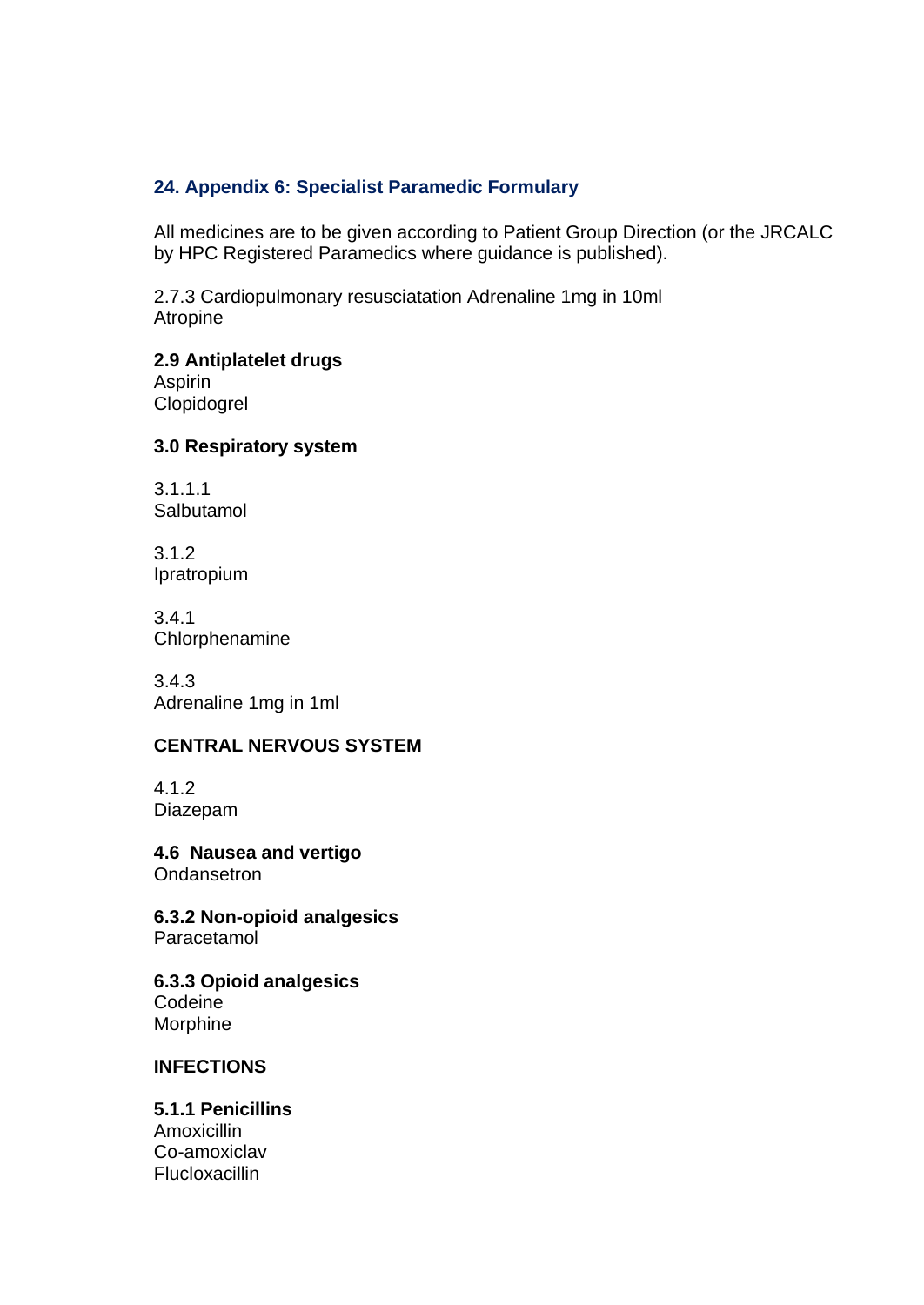Penicillin V

**5.1.3 Tetracyclines** Doxycycline

**5.1.5 Macrolides Clarithromycin** 

**5.1.8 Sulphonamides and trimethoprim Trimethoprim** 

**5.1.11 Metronidazole Metronidazole** 

**5.1.13 Urinary-tract infections Nitrofurantoin** 

#### **ENDOCRINE SYSTEM**

6.1.4 Glucogel 23 g tube Glucagon injection 1mg kit Glucose 10% infusion

**6.3.2 Glucocorticoid therapy** Prednisolone

#### **Nutrition and blood**

9.2.2.1 Sodium chloride 0.9% injection Sodium chloride 0.9% infusion Water for injection

#### **MUSCULOSKETAL AND JOINT DISEASES**

**10.1.1 Non-Steroidal anti- inflammatory drugs** Ibuprofen Diclofenac (rectal) Naproxen

#### **EYE**

**4.7 Anti-infective eye preparations** Chloramphenicol

**ANAESTHESIA**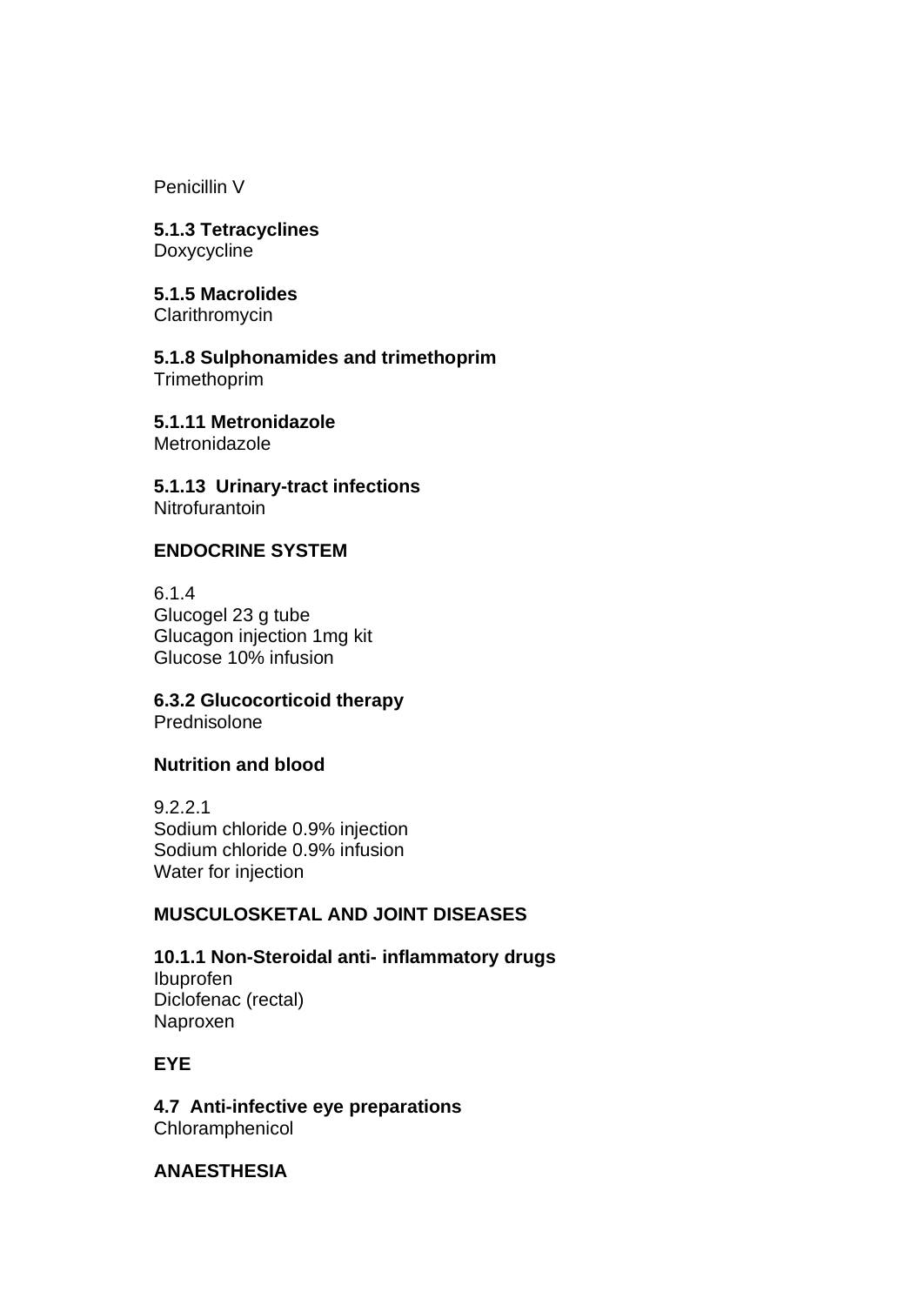15.1.7 Naloxone

# **15.2 Local anaesthetic**

Lidocaine 1%

Lidocaine 2%, chlorhexidine gluconate 0.25% lubricant 11ml syringe

#### **MISCELLANEOUS**

Sodium Chloride 0.9% sachets

July 2016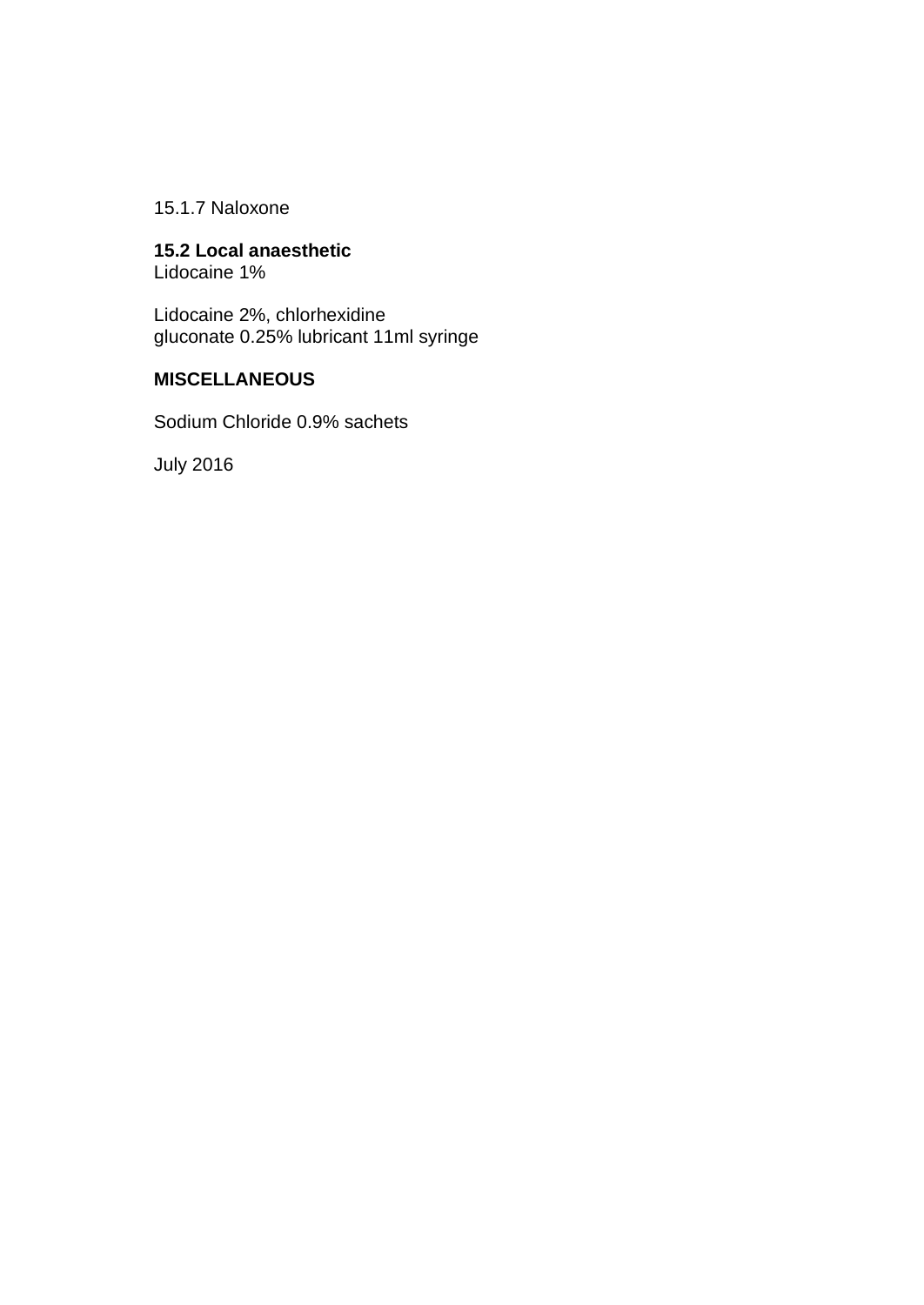#### <span id="page-28-0"></span>**25. Appendix 7: Admission Avoidance Formulary**

All medicines are oral unless otherwise stated

#### **BNF Chapter**

#### **GASTRO-INTESTINAL SYSTEM**

**1.3.5 Proton Pump Inhibitors** Lansoprazole

#### **CENTRAL NERVOUS SYSTEM**

**4.7 Nausea and vertigo** Prochlorperazine buccal

**4.7.1 Non-opioid analgesics** Paracetamol

**4.7.2 Opioid analgesics** Codeine

#### **INFECTIONS**

#### **5.1.1 Penicillins**

Amoxicillin Co-amoxiclav **Flucloxacillin** Penicillin V

**5.1.3 Tetracyclines** Doxycycline

**5.1.5 Macrolides**

**Clarithromycin** 

**5.1.8 Sulphonamides and trimethoprim Trimethoprim** 

**5.1.11 Metronidazole Metronidazole** 

**5.1.14 Urinary-tract infections Nitrofurantoin** 

**ENDOCRINE SYSTEM**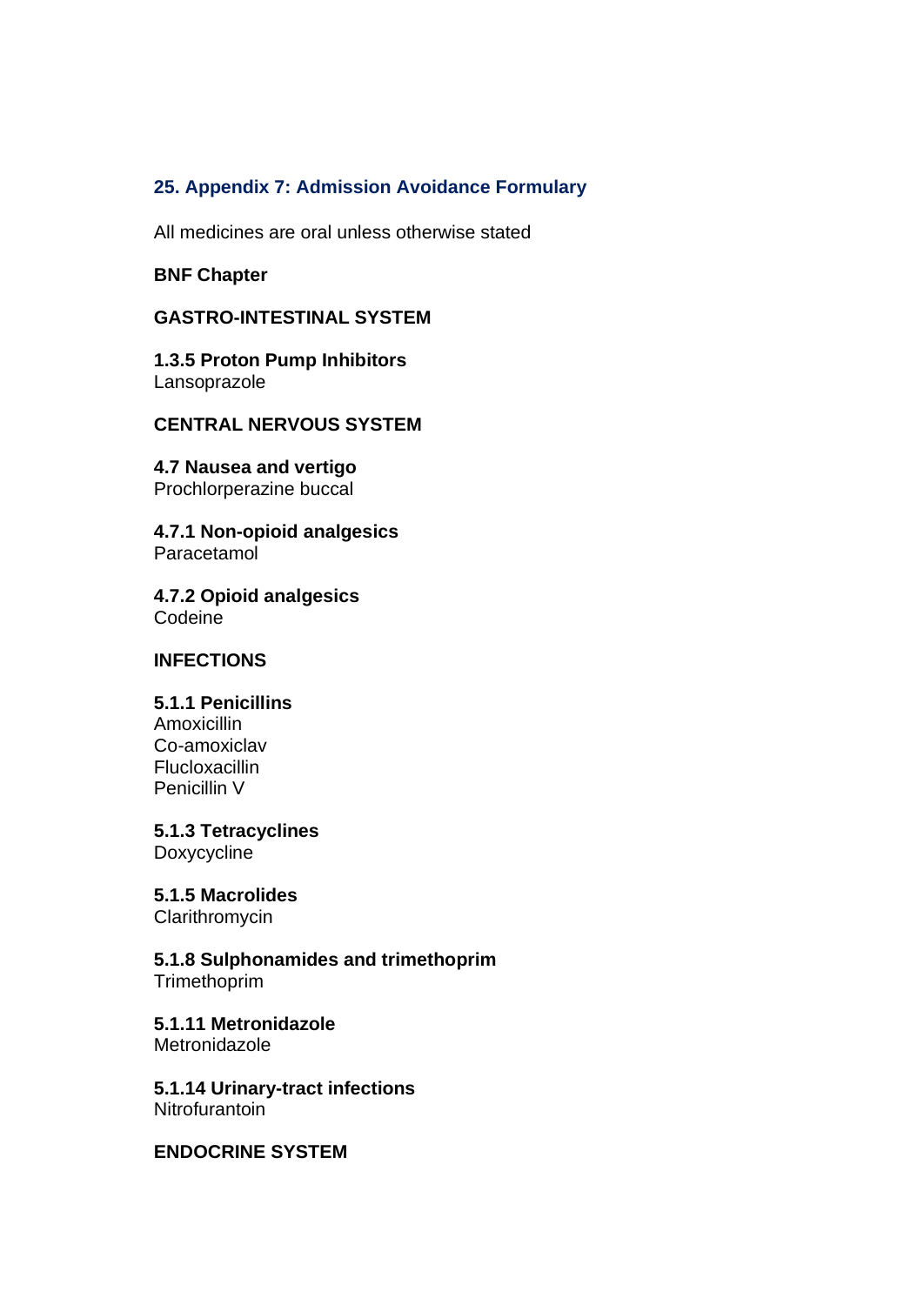#### 6.3.3 **Glucocorticoid therapy**

Dexamethasone (for croup) Prednisolone

#### **MUSCULOSKETAL AND JOINT DISEASES**

**10.1.1 Non-Steroidal anti-inflammatory drugs** Ibuprofen Diclofenac (rectal) Naproxen

10.2.2 Skeletal muscle relaxants Diazepam

#### **EYE**

**11.3 Anti-infective eye preparations** Chloramphenicol

#### **ANAESTHESIA**

**15.2 Local anaesthetic** Lidocaine 1%

#### **MISCELLANEOUS**

Sodium Chloride 0.9% sachets

July 2016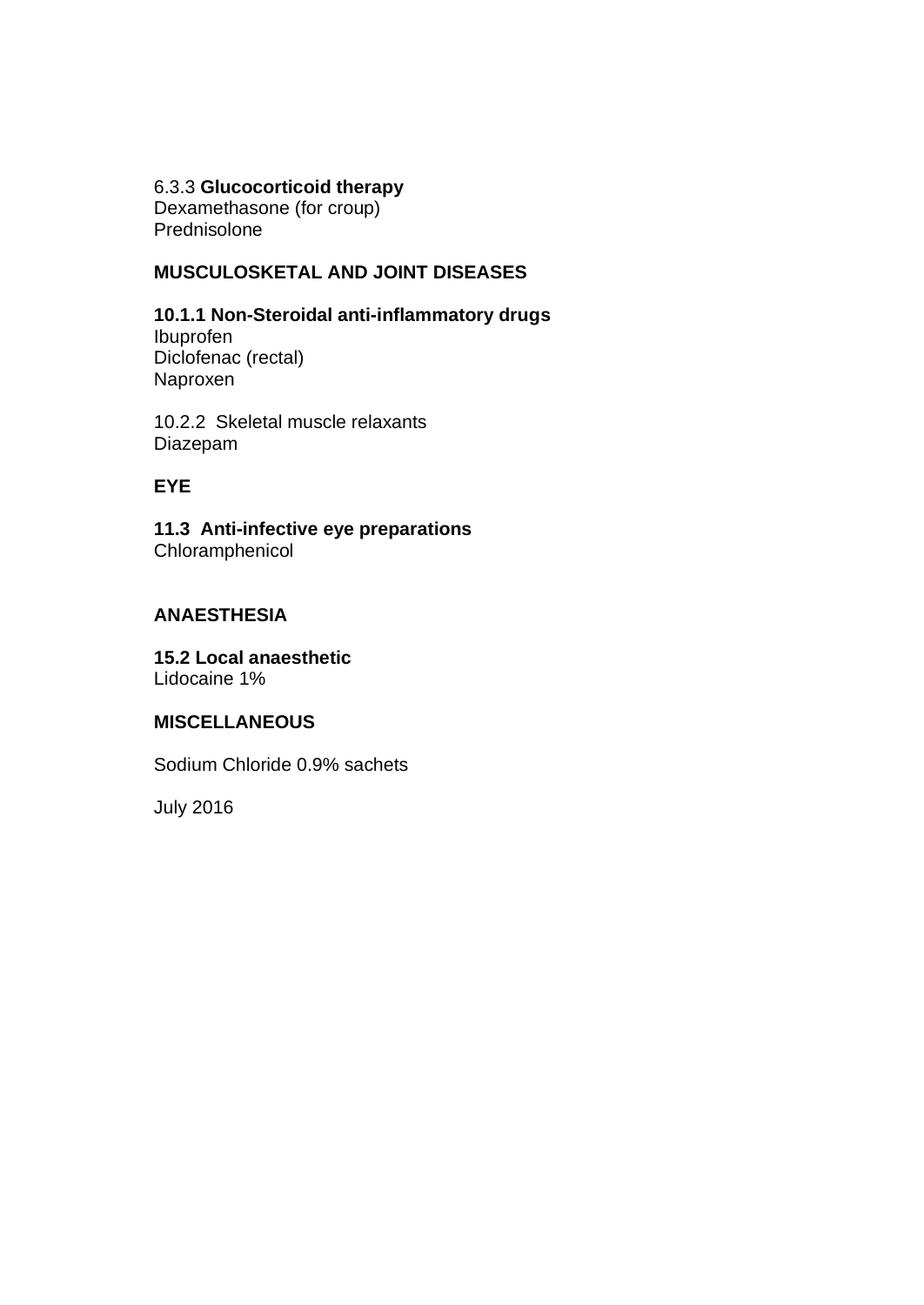#### <span id="page-30-0"></span>**26. Appendix 8: Basics Doctors Formulary**

All medicines are **parenteral** unless otherwise stated.

#### **BNF Chapter**

#### **CARDIOVASCULAR SYSTEM**

2.2.2 Loop diuretics Furosemide

2.3.2. Drugs for arrhythmias Adenosine Amiodarone

2.4 Beta-adrenoreceptor blocking drugs Labetalol

2.6.1 Nitrates Glyceryl Trinitrate Buccal Tablets

2.7.2 Vasoconstrictor sympathomimetics Ephedrine Hydrochloride Phenylephrine

2.7.3 Cardiopulmonary resuscitation Adrenaline 1mg in 10ml Atropine

2.9 **Antiplatelet drugs** Aspirin Clopidogrel

2.11 **Antifibrinolytic drugs and haemostatics** Tranexamic acid

#### **RESPIRATORY SYSTEM**

3.1.1.1 Salbutamol nebuliser solution

3.1.2 Ipratropium nebuliser solution

3.4.1 Chlorphenamine

3.4.3 Adrenaline 1mg in 1ml

#### **CENTRAL NERVOUS SYSTEM**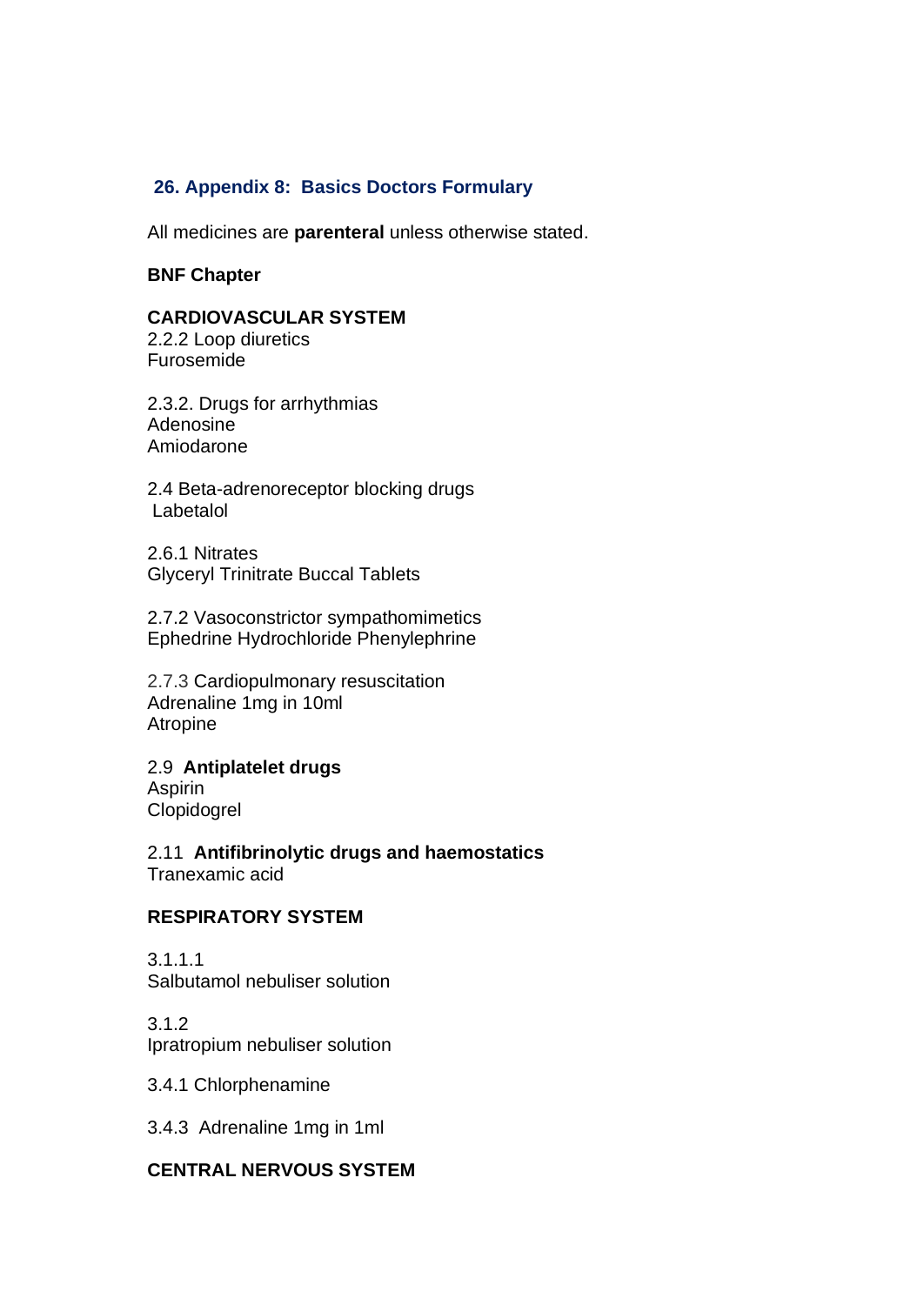4.2.1 Antipsychotic drugs Haloperidol

4.6 Drugs used in nausea and vertigo **Ondansetron** 

#### **4.7.1 Non-opioid analgesics**

Paracetamol (injection and suspension)

#### **4.7.2 Opioid analgesics**

Fentanyl **Morphine** 

#### **4.8.2 Drugs used in status epilepticus**

Diazepam Phenytoin

4.9.2 Antimuscarinic drugs used in parkinsonism Procyclidine

#### **INFECTIONS**

**5.1.1 Penicillins**

**Benzylpeniciilin** 

5.1.2.1 Cephalosporins **Ceftriaxone** 

#### **ENDOCRINE SYSTEM**

6.1.4 Glucogel 23 g tube Glucagon injection 1mg kit Glucose 10% infusion

6.3.2 **Glucocorticoid therapy Hydrocortisone** Prednisolone tablets

#### **OBSTETRICS, GYNAECOLOGY, AND URINARY-TRACT DISORDERS**

7.1.1 Prostaglandins and oxytocics **Syntometrine** 

#### **NUTRITION AND BLOOD**

9.2.2.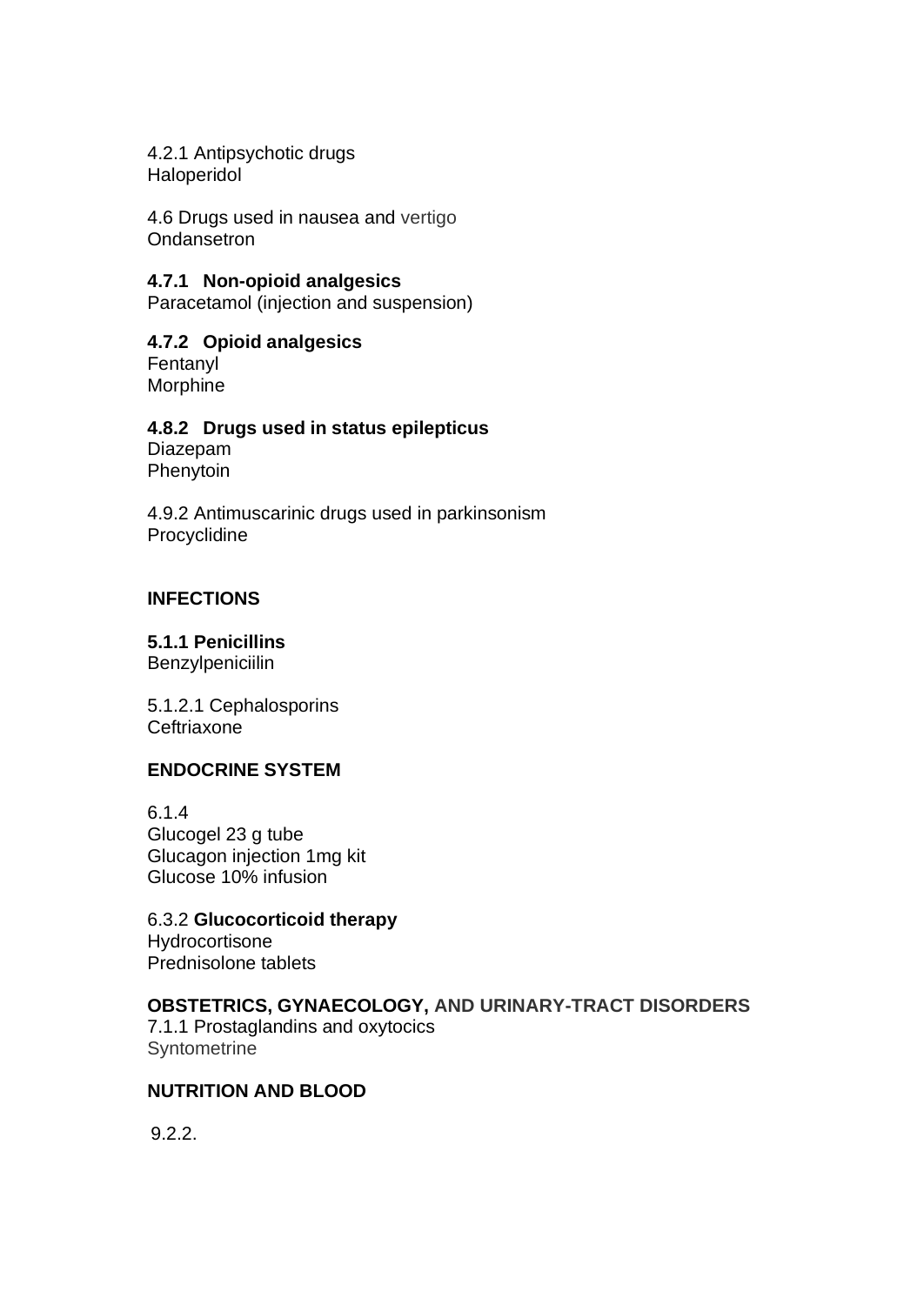Sodium Bicarbonate 8.4% Sodium chloride 0.9% injection Sodium chloride 0.9% infusion Water for injection

9.5.1.1 Calcium Chloride 10%

9.5.1.3 Magnesium Sulphate 20%

#### **ANAESTHESIA**

15.1.1 Intravenous anaesthetics **Etomidate** Ketamine Propofol **Thiopental** 

15.1.4 Anxiolytics and neuroleptics Midazolam

15.1.5 Neuromuscular blocking drugs Pancuronium Bromide Rocuronium Bromide Suxamethonium Chloride

15.1.7 Flumazenil Naloxone

15.2 **Local anaesthetic Bupivacaine** Lidocaine 1%

July 2016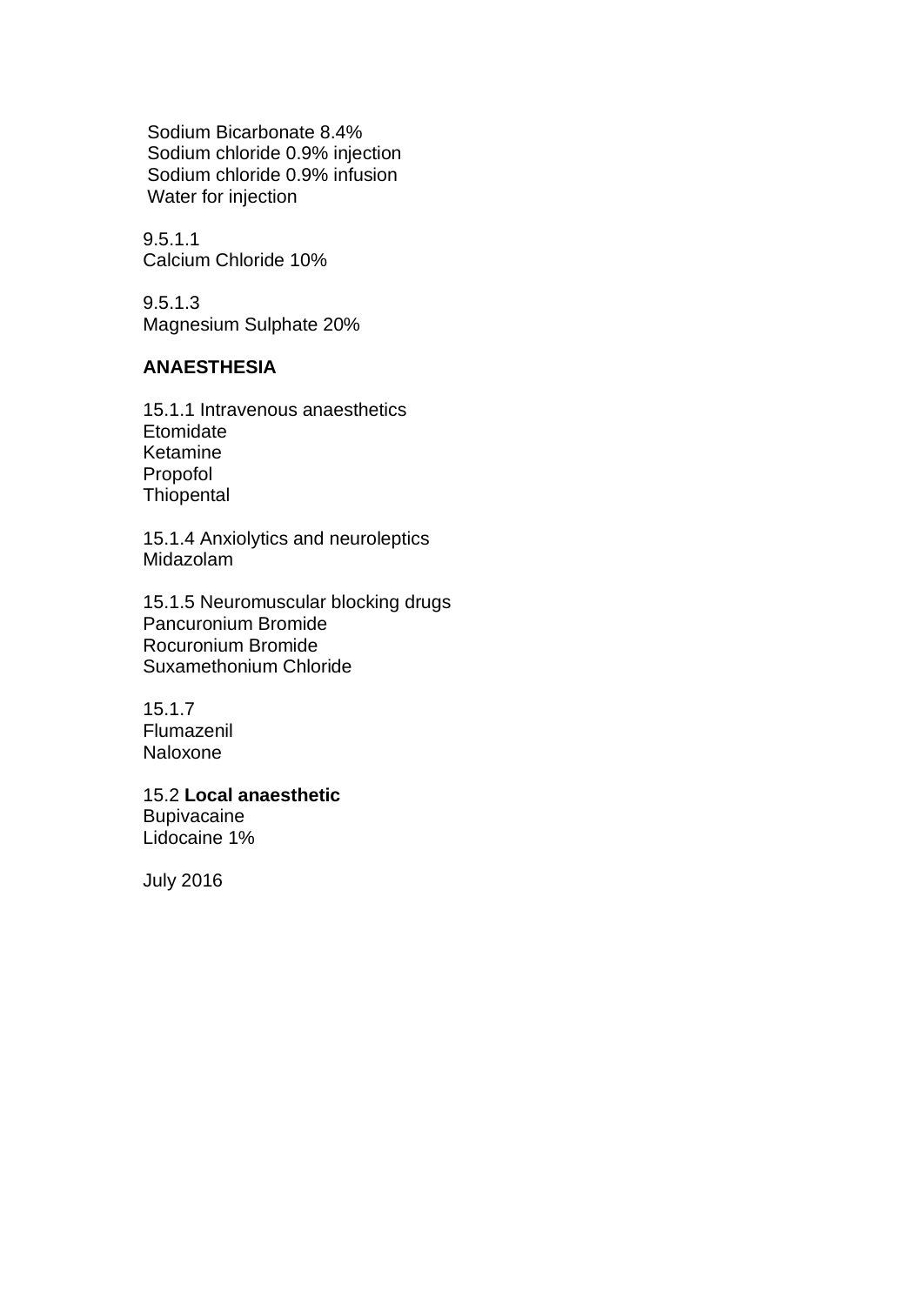#### <span id="page-33-0"></span>**27. Appendix 13: Directions for Care (Telephone Prescribing and Advice)**

#### **Background**

There will always be patients who an ambulance clinician is unable to manage (because the indication for the medicine is one for which the clinician is not competent) and whose best interest would be served by the administration of a medicine in accordance with a "Direction for Care".

A "Direction for Care" for the administration of medicines arises in a variety of settings:

Hospital doctors remotely managing a patient prior to arrival at the Emergency Department;

General Practitioners managing their own patients so that the patient can be left at home;

Ambulance service doctors providing telephone support to ambulance staff; Discussion and review with GPs and Out of Hours doctors working with ambulance clinicians to prevent unnecessary admissions.

#### **Action**

a. "Directions for Care" are only allowed from medical and non-medical prescribers employed by organisations providing NHS services. The prescriber remains responsible and accountable for the "Direction for Care".

b. Registered ambulance clinicians are authorised to implement a "Direction for Care" and share responsibility with the prescriber and are accountable for the clinical decision.

c. Ambulance technicians are authorised to implement a "Direction for Care" for medicines they have been trained to use.

d. All "Directions for Care" for medicines must be recorded. This can be done by using the recorded line facility available to operational crews via the vehicle mobile telephone. This will form the legal record of administration\*. The ambulance clinician should note the time and details of the call in the patient's clinical record.

e. The "Direction for Care" should be documented in the Patients Clinical Record and then repeated back to the prescriber, in order to check understanding. Where possible a a text message or email should be requested and ideally a second crew member should confirm the "Direction for Care".

f. \*If it is not possible to record a "Direction for Care" using an EOC recorded line, then it is the responsibility of the attending ambulance clinician to obtain the signature of the prescriber as soon as possible after the incident and to also get the "Direction for Care" countersigned by a second person. A text message or email does not constitute a signed order.

#### **Additional Information**

If you require further information or have any queries regarding this Directive, please contact the Clinical Team at clinicalteam@scas.nhs.uk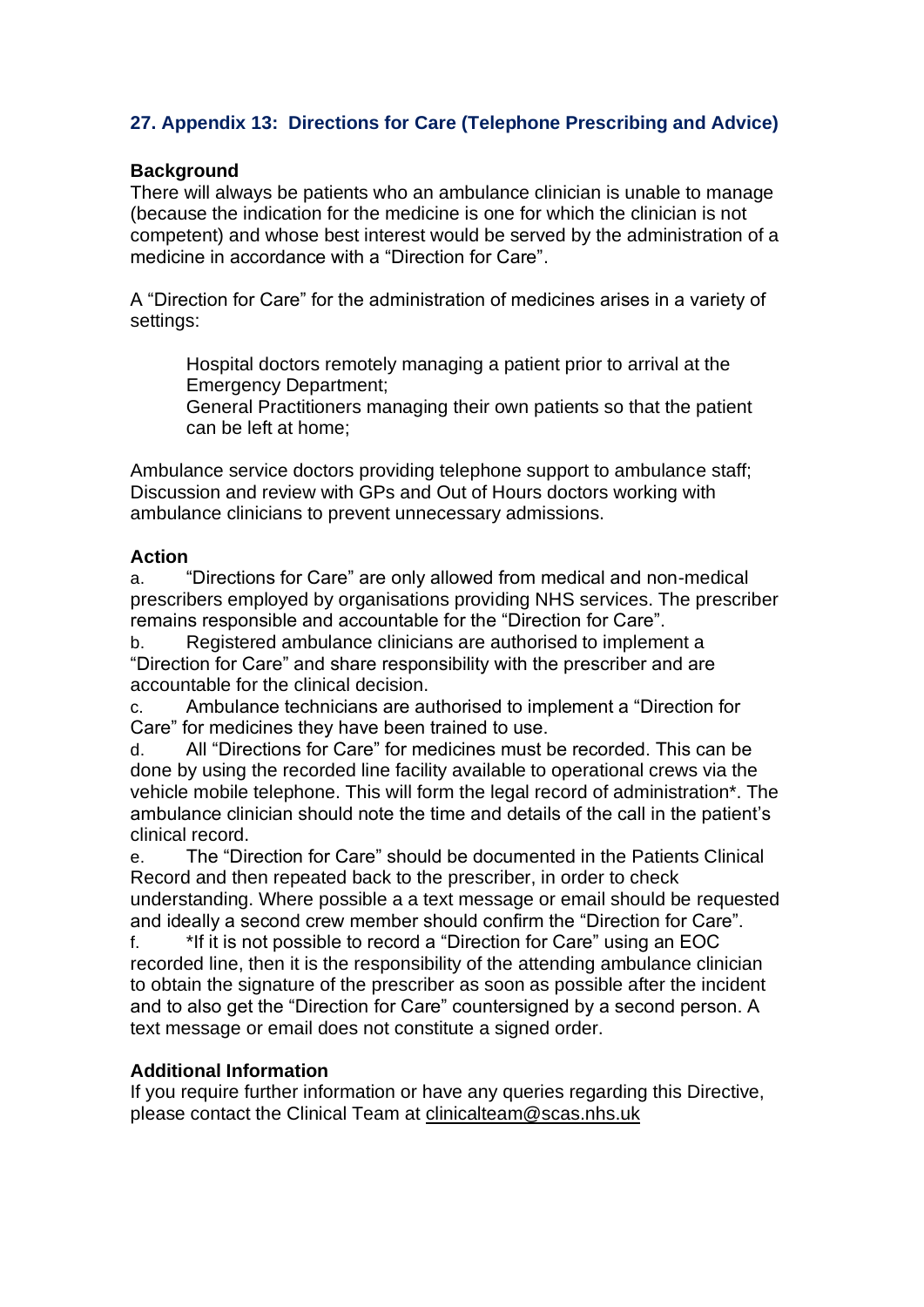# **28. Appendix 14: Medicines Protocol**

The medicines, protocol and the authorised employed staff to which they relate are:

<span id="page-34-0"></span>

| Medicine                                        | Protocol               | Authorised Authorised<br>Staff:<br>Care<br>Assistants | Staff: HCD<br>Emergency Ambulance<br>Technicians | Authorised<br>Staff:<br>Associate<br>Ambulance<br>Practitioners | Authorised<br>Staff:<br>Student<br>Associate<br>Ambulance<br>Practitioners<br>under<br>supervision | Authorised<br>Staff:<br>Registered<br>Nurses | Authorised<br>Staff:<br>Registered<br>Paramedics | Authorised<br>Staff:<br>Student<br>Paramedics<br>signed off as<br>competent |
|-------------------------------------------------|------------------------|-------------------------------------------------------|--------------------------------------------------|-----------------------------------------------------------------|----------------------------------------------------------------------------------------------------|----------------------------------------------|--------------------------------------------------|-----------------------------------------------------------------------------|
| Aspirin tablets for chest pain                  | <b>Trust Protocol</b>  |                                                       |                                                  |                                                                 |                                                                                                    |                                              |                                                  |                                                                             |
| Aspirin tablets for TIA                         | <b>Trust Protocol</b>  |                                                       |                                                  |                                                                 |                                                                                                    |                                              |                                                  |                                                                             |
| Charcoal (activated)                            | <b>Trust Protocol</b>  |                                                       |                                                  |                                                                 |                                                                                                    |                                              |                                                  |                                                                             |
| Citric acid catheter washout                    | <b>Trust Protocol</b>  |                                                       |                                                  |                                                                 |                                                                                                    | $\sqrt{3}$                                   | $\sqrt{3}$                                       |                                                                             |
| Clopidogrel tablets                             | <b>AACE</b> guidelines |                                                       |                                                  |                                                                 |                                                                                                    |                                              |                                                  |                                                                             |
| Dexamethasone tablets                           | <b>Trust Protocol</b>  |                                                       |                                                  |                                                                 |                                                                                                    |                                              |                                                  |                                                                             |
| Fluorosein 1% impregnated paper<br>strips       | <b>Trust Protocol</b>  |                                                       |                                                  |                                                                 |                                                                                                    | $\sqrt{3}$                                   | $\sqrt{3}$                                       |                                                                             |
| Glucose (dextrose) 40% gel                      | AACE guidelines        |                                                       |                                                  |                                                                 |                                                                                                    |                                              |                                                  |                                                                             |
| <b>Glyceryl trinitrate</b>                      | <b>AACE</b> guidelines |                                                       |                                                  |                                                                 |                                                                                                    |                                              |                                                  |                                                                             |
| <b>Ibuprofen</b>                                | <b>AACE</b> guidelines |                                                       |                                                  |                                                                 |                                                                                                    |                                              |                                                  |                                                                             |
| Ipratropium nebuliser solution                  | <b>AACE</b> guidelines |                                                       |                                                  |                                                                 |                                                                                                    |                                              |                                                  |                                                                             |
| _oratadine                                      | <b>Trust Protocol</b>  |                                                       |                                                  |                                                                 |                                                                                                    |                                              |                                                  |                                                                             |
| Nitrous oxide 50% - Oxygen 50%                  | <b>AACE</b> guidelines |                                                       |                                                  |                                                                 |                                                                                                    |                                              |                                                  |                                                                             |
| Oxygen                                          | AACE guidelines        |                                                       |                                                  |                                                                 |                                                                                                    |                                              |                                                  |                                                                             |
| Oxybuprocaine 0.4% eye drops                    | Trust Protocol         |                                                       |                                                  |                                                                 |                                                                                                    | $\sqrt{3}$                                   | $\sqrt{3}$                                       |                                                                             |
| Paracetamol oral<br>solution/Suspension/tablets | <b>AACE</b> guidelines |                                                       |                                                  |                                                                 |                                                                                                    |                                              |                                                  |                                                                             |
| Salbutamol nebuliser solution                   | AACE guidelines        |                                                       |                                                  |                                                                 |                                                                                                    |                                              |                                                  |                                                                             |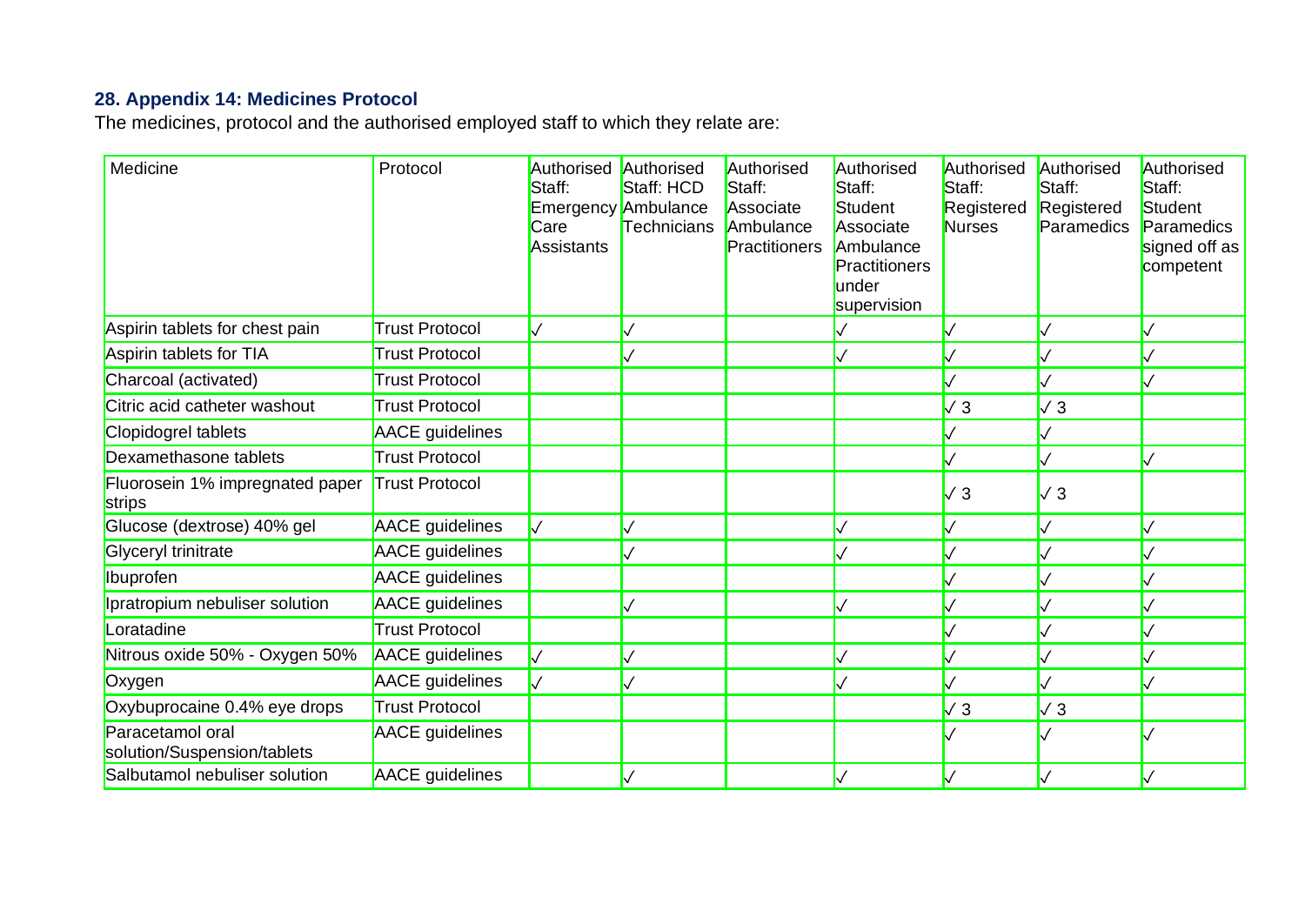#### Notes:

1. Sufficient information should be available to the staff and/or patient to enable identification and correct use of the medicine. As a minimum this would comprise the patient information leaflet, the protocol or the Clinical Practice Guidelines. 2. The decision to administer the medicines should be made by the senior person attending the patient. The senior person must ensure that there are no contraindications before giving the medicine to the patient.

3. These medicines may be administered by these professionals when working in their role as a Specialist Paramedic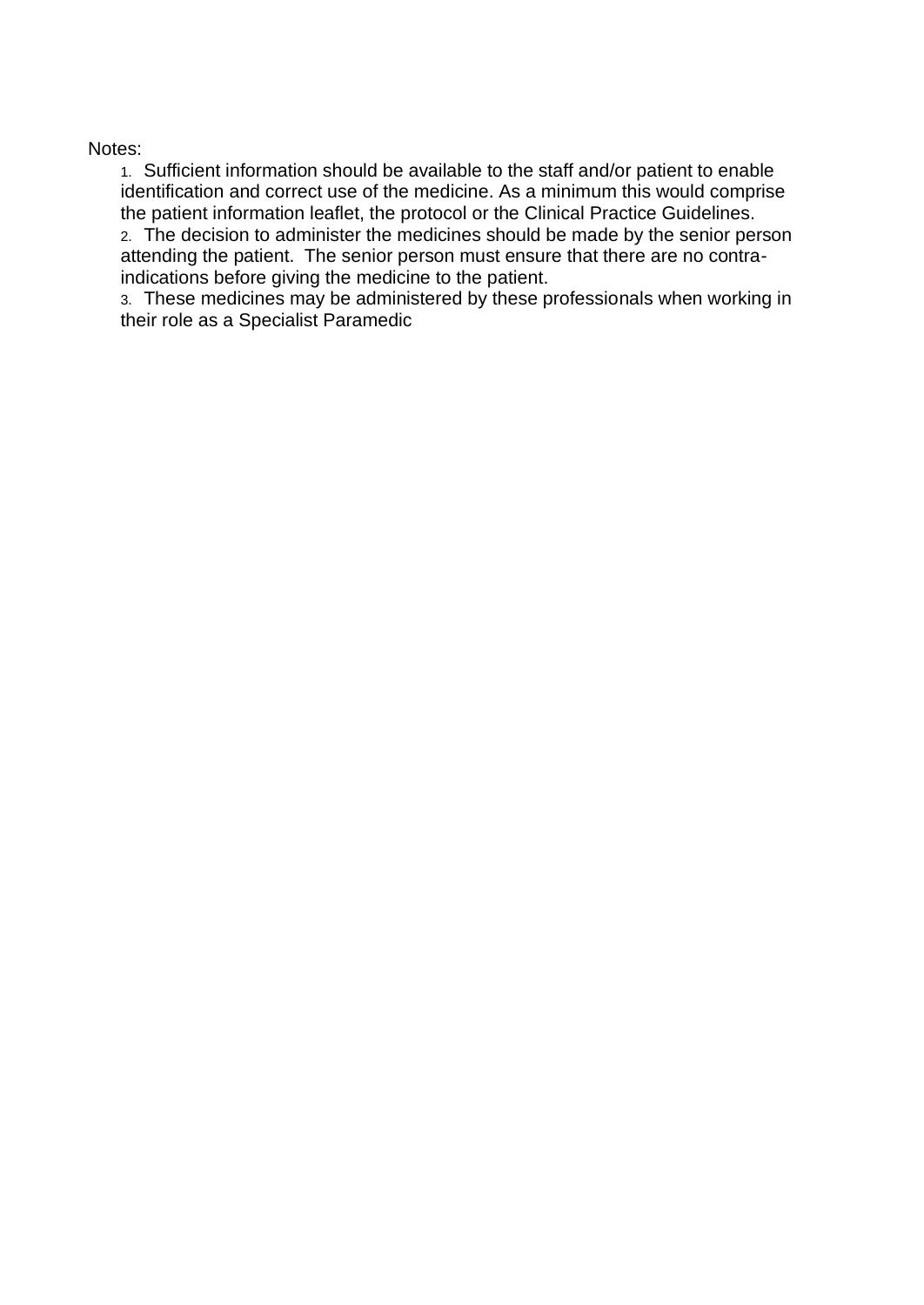#### <span id="page-36-0"></span>**29. Appendix 15: Administration of Medicines by Student Paramedics**

Students paramedics, when signed off as competent by their university, can administer under supervision non-parenteral medicines and parenteral "medicines which may be administered for the purpose of saving life in an emergency".

Each student will have a competency sheet which will be signed off by the university so that Trust clinicians are aware of the medicines a student can administer for each indication and condition.

Student paramedics will be signed off by the universities for individual medicines and indications following the assessment of competence and/or learning for the following:

- safe medicines administration processes (including competencies such as administering intramuscular injections);
- underpinning knowledge of relevant medical conditions, and the medicines used to manage the condition;
- individual medicine indications, contraindications, cautions, side effects and how to manage side effects.

The medicines student Paramedics signed off as competent are authorised to administer under supervision, and the relevant protocol, are listed below:

Adrenaline injection (1 in 1000) AACE quidelines Aspirin tablets for chest pain<br>Aspirin tablets for TIA<br>Trust Protocol Aspirin tablets for TIA Charcoal (activated) Trust Protocol Clopidogrel tablets AACE quidelines Dexamethasone tablets Trust Protocol Glucagon injection **AACE** guidelines Glucose (dextrose) 40% gel AACE quidelines Glyceryl trinitrate **AACE** guidelines Hydrocortisone injection AACE guidelines (adrenal crisis only) Ibuprofen AACE guidelines Ipratropium nebuliser solution AACE guidelines Loratadine **Trust Protocol** Naloxone hydrochloride AACE quidelines Nitrous oxide 50% - Oxygen 50% AACE guidelines Oxygen **AACE** guidelines Paracetamol oral solution/Suspension/tablets AACE guidelines Salbutamol nebuliser solution **AACE** quidelines

#### **Medicine** Protocol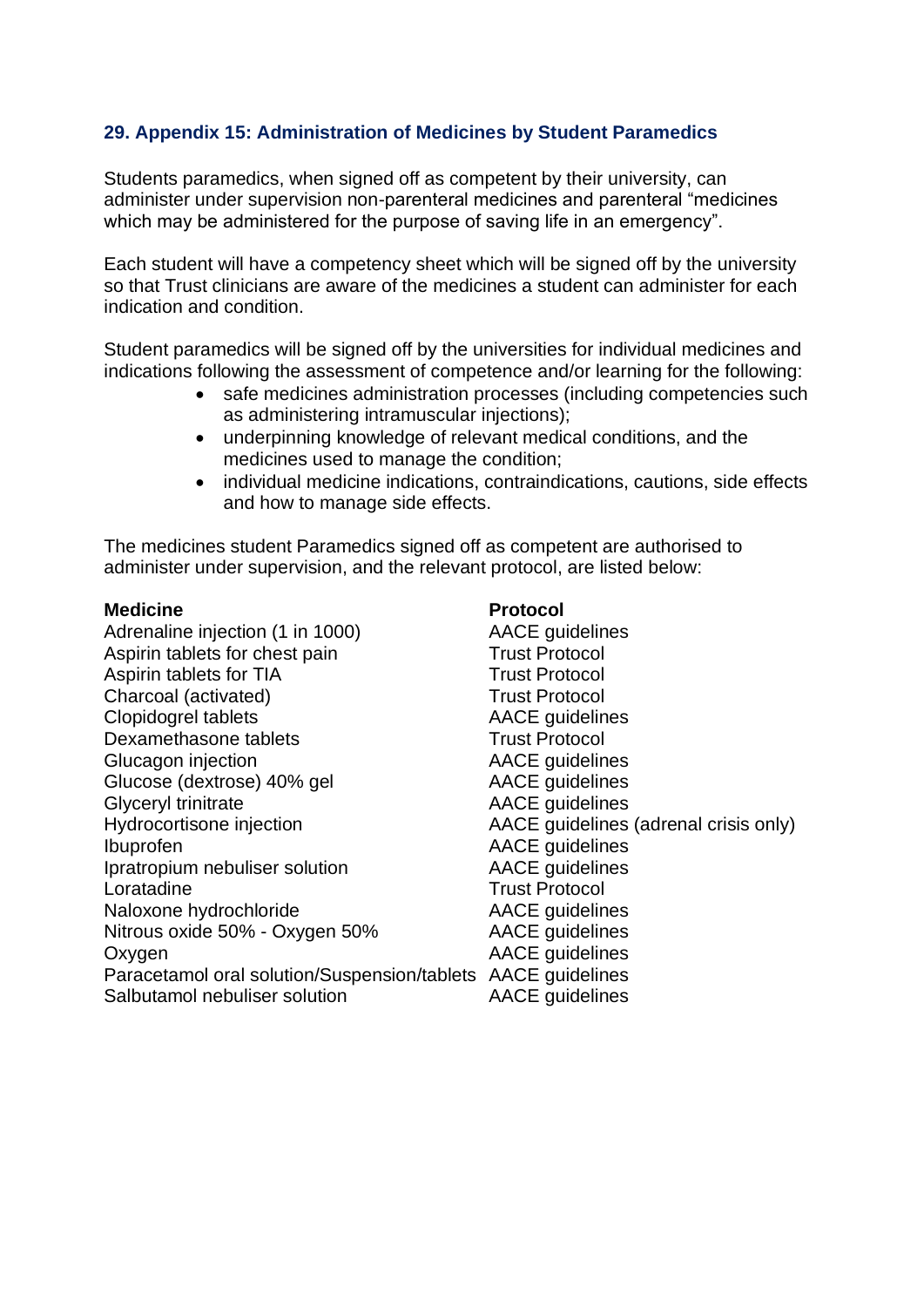#### <span id="page-37-0"></span>**30 Appendix 16: Patient Specific Treatment Plan**

#### <span id="page-37-1"></span>**31 Appendix 17: Unlicensed Medicines Policy**

#### **Background**

The majority of medicines used within the Trust have a UK Marketing Authorisation issued by the Medicines and Healthcare Products Regulatory Agency (MHRA) and are used within the terms of their Marketing Authorisation. Wherever possible, licensed products are used to treat patients. This policy does not refer to repackaged licensed medicines supplied for their authorised use or temporarily-authorised medicinal products supplied in response to the spread of pathogenic agents, toxins, chemical agents or nuclear radiation any of which could cause harm (in accordance with Article 5(2) of Directive 2001/83/EC).

• Medicines which do not have a UK Marketing Authorisation (an unlicensed medicine)

These include medicines manufactured by a licensed manufacturer which are awaiting a UK Marketing Authorisation, are manufactured for export, have been withdrawn from the UK market, or where the manufacturer does not intend to apply for a UK licence.

If a licensed product becomes unavailable, it may be necessary for an unlicensed equivalent to be supplied. In these circumstances the use of the unlicensed equivalent will cease as soon as the licensed product becomes available.

• Unlicensed medicines prepared by a manufacturer with a Special Manufacturing Licence

These are usually referred to as "specials" and are prepared by a manufacturing unit that holds a Manufacturing License (Specials) issued by the MHRA.

The use of licensed medicines outside their Marketing Authorisation The indication, dose, age of the patient, route of, or method of administration may be outside the licence. In some circumstances, the product may require unlicensed reformulation before administration. The MHRA does not recommend the use of medicines outside the licensed indications, however if a UK licensed product can meet the clinical need, even "off-label", it should be used instead of an unlicensed product.

#### **Risk Management**

The Trust acknowledges the use of unlicensed medicines as stock does not comply with the MHRA Guidance Note No. 14 which states that "An unlicensed medicinal product may only be supplied in order to meet the special needs of an individual patient Responsibility for deciding whether an individual patient has "special needs" which a licensed product cannot meet should be a matter for the doctor, dentist, nurse independent prescriber, pharmacist independent prescriber or supplementary prescriber responsible for the patient's care." All unlicensed products should be risk assessed. This policy identifies how this risk should be managed.

#### **Policy Statement**